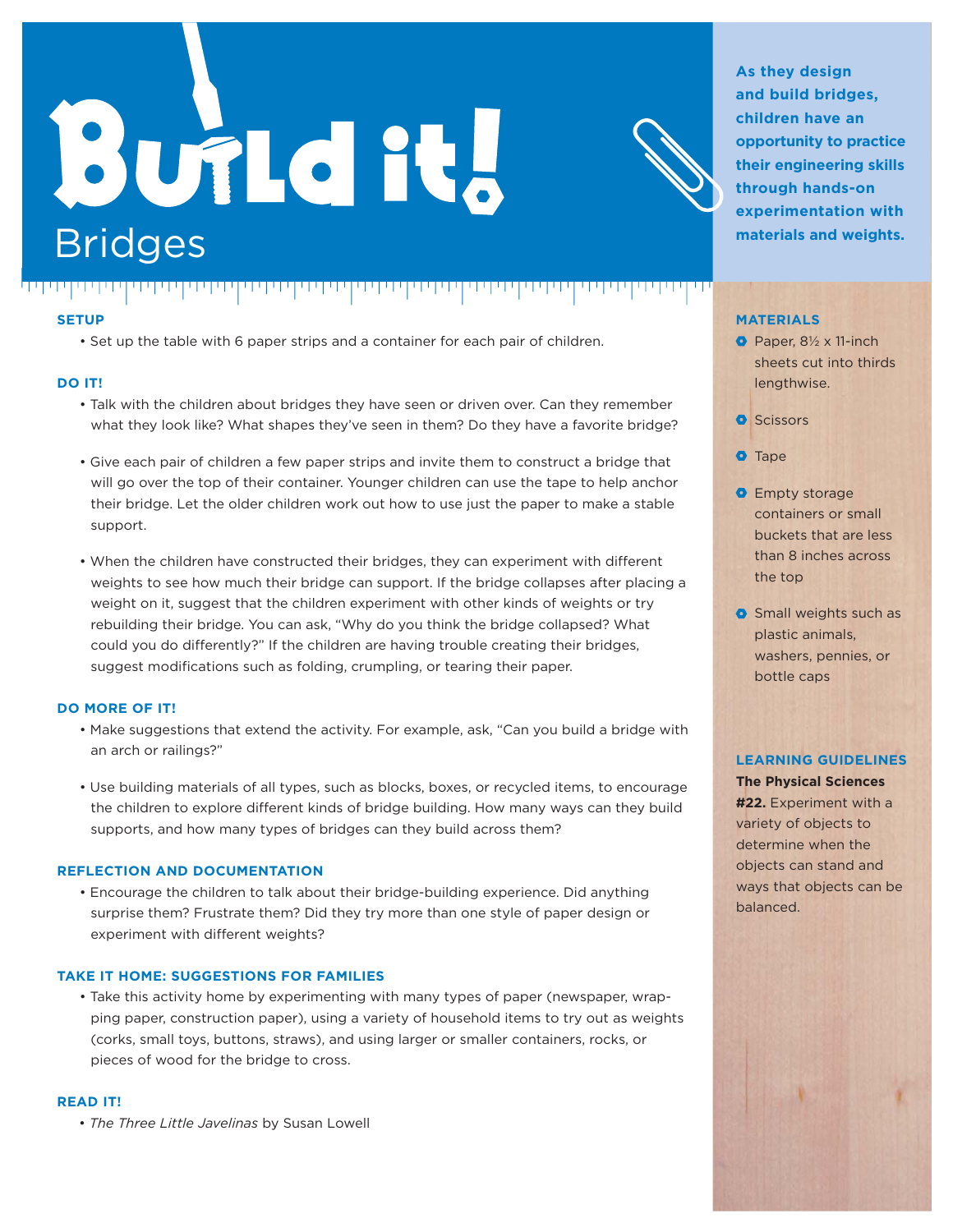## **Build it.** Recycle Art



**Children use their fine motor, building, and design skills to construct 3-D sculptures from recycled household materials.**

#### **MATERIALS**

- **Base materials to build** from: cardboard, paper plates, paper towel tubes
- **Assorted types of** paper: construction paper, wrapping paper, and wallpaper
- **Assorted materials to** glue, layer, and build with: stiff ribbon, bottle caps, corks, buttons, felt, tinfoil
- **O** Sticking materials: glue sticks, contact paper, or stickers
- **O** Scissors
- **O** Hole punch
- **O** Yarn, string, or narrow ribbon

#### **LEARNING GUIDELINES**

**Technology & Engineering #24.** Demonstrate and explain the safe and proper use of tools and materials.

#### **SETUP**

• Set up the table with the paper, containers of materials, glue sticks, and scissors. Give each child a paper plate or piece of cardboard to build his sculpture on.

الاراباك

#### **DO IT!**

- Invite the children to explore and handle the materials as they choose what to use. Younger children may spend the entire time just playing with the materials. This is an important learning experience by itself! Help the children get started by asking questions such as "Which material would you like to start with? How will you attach it to the base?"
- Encourage different ways to handle the materials. Ask, "Can you try scrunching, tearing, or folding your paper instead of cutting it? Can you make your paper into a tent? An arch? A fan?" See if the children can build up and out. "Could you use the felt to make your project taller? How could you add cork or buttons to make your project wider?"

#### **DO MORE OF IT!**

• Introduce the hole punch as another tool; the children may want to punch holes to weave the yarn or ribbon through for hanging their finished project. See if they can also find a use for the punched-out paper.

#### **REFLECTION AND DOCUMENTATION**

المالا المالية والمتحال المالية والمتحال المالية والمتحال المالية والمتحالف والمتحالف

• Ask the children to talk about their sculpture and their experience building it. Was there a material they especially liked using? Is there any special significance to the individual pieces? Were the children surprised by anything they discovered? Is there another material they would like to try that wasn't included in the activity?

#### **TAKE IT HOME: SUGGESTIONS FOR FAMILIES**

• Help your child look at home for all kinds of recycled objects to use in future art projects. Set aside an old shoebox or cardboard carton as an art box for storing interesting items for later use. Projects can also be kept and added to over time, as your child enjoys the ongoing adventure of looking for usable materials and finding new ways to attach them to his sculpture.

#### **READ IT!**

• Michael Recycle by Ellie Bethel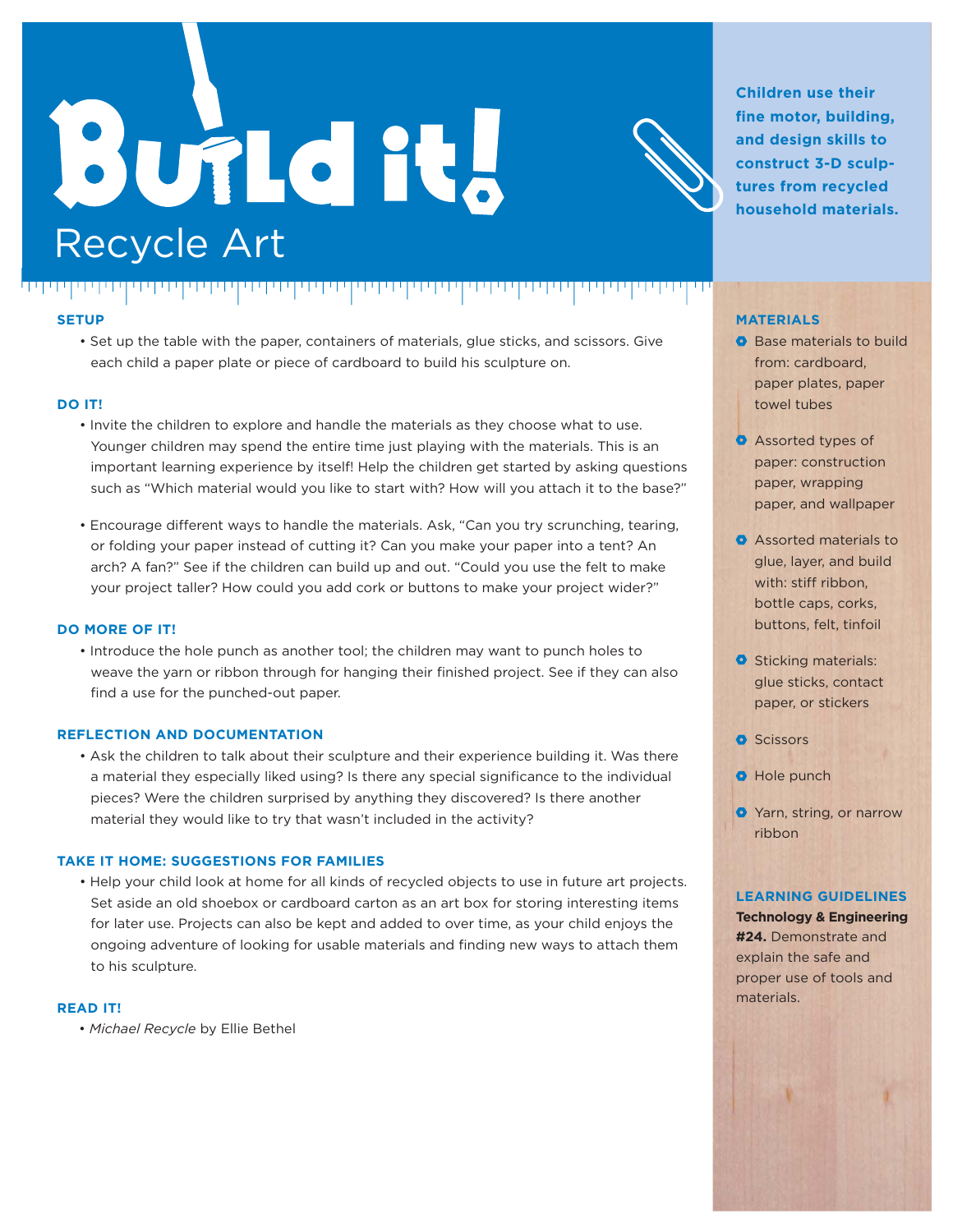## **Build it! Neighborhood**

الخاصات والمارامات والمارات الموارد والمائي والمارا والمائي والمائي والماري والماران الماري



**Children have the opportunity to practice their cutting, folding, and gluing skills while they explore how to design and build familiar neighborhood structures, such as a house, school, or fire station.**

#### **MATERIALS**

**O** Painter's tape

- Construction paper (can be cut in half or left whole)
- **Glue sticks**
- **O** Measuring tape or ruler
- **Paper clips**
- **Rubber bands**
- **O** Scissors
- **O** Straws
- **O** Tissue paper

#### **LEARNING GUIDELINES**

**Technology & Engineering #25.** Explore and identify simple machines such as ramps, gears, wheels, pulleys, and levers through play experiences.

#### **SETUP**

• Set up the table or a flat, stable surface (such as the floor) as the foundation on which children will build. At each child's place, have a sheet of construction paper, a glue stick, and a pair of scissors. Cover the table or floor with newspaper or plastic if you need to protect it.

#### **DO IT!**

- For the youngest children, supply precut paper squares and rectangles. Demonstrate how to bend and fold the paper. Let them explore and practice folding paper into different shapes. Look to see if some of the shapes could be used perpendicular to the table or floor and attached to the flat surface to begin building something. Let them explore attaching one folded paper to another to create a "building."
- For older children, demonstrate the technique, and then let them cut and fold the paper themselves. Encourage them to create their own designs by manipulating the paper in many ways; ask them questions such as "How big a folded base do you need for the wall to stay up? Can you make a two-story building? Can you use one strip of paper to make a walls or a roof?"

#### **DO MORE OF IT!**

• Encourage the children to experiment with all of the materials to create other kinds of structures or to add to the ones they are working on. Ask, "Can the tissue paper become part of your structure? How could you use paper clips or wire to help support the building? Where could the straws be added? How could you use tape instead of glue?"

#### **REFLECTION AND DOCUMENTATION**

• Have the children talk about their exploration process. Which type of building did they start with? How easy or difficult was it to get the paper folded and anchored to the base? What other materials did they incorporate, and how well did they work? Is there something else they'd like to try that wasn't in the activity today?

#### **TAKE IT HOME: SUGGESTIONS FOR FAMILIES**

- Your child can create her own set of buildings on a piece of recycled poster board, foam core board, or heavy cardboard and then add roads, sidewalks, or paths drawn with markers or delineated with tape. She can incorporate little people, animals, or cars to make her setup into a busy little neighborhood!
- Go for a "collecting" trip around your home, neighborhood, or park. See what kinds of materials your child can find to add to her creation, such as dried plants for little trees, gravel for giant rocks, or scraps of cloth to decorate the buildings.

#### **READ IT!**

• *Building a House* by Byron Barton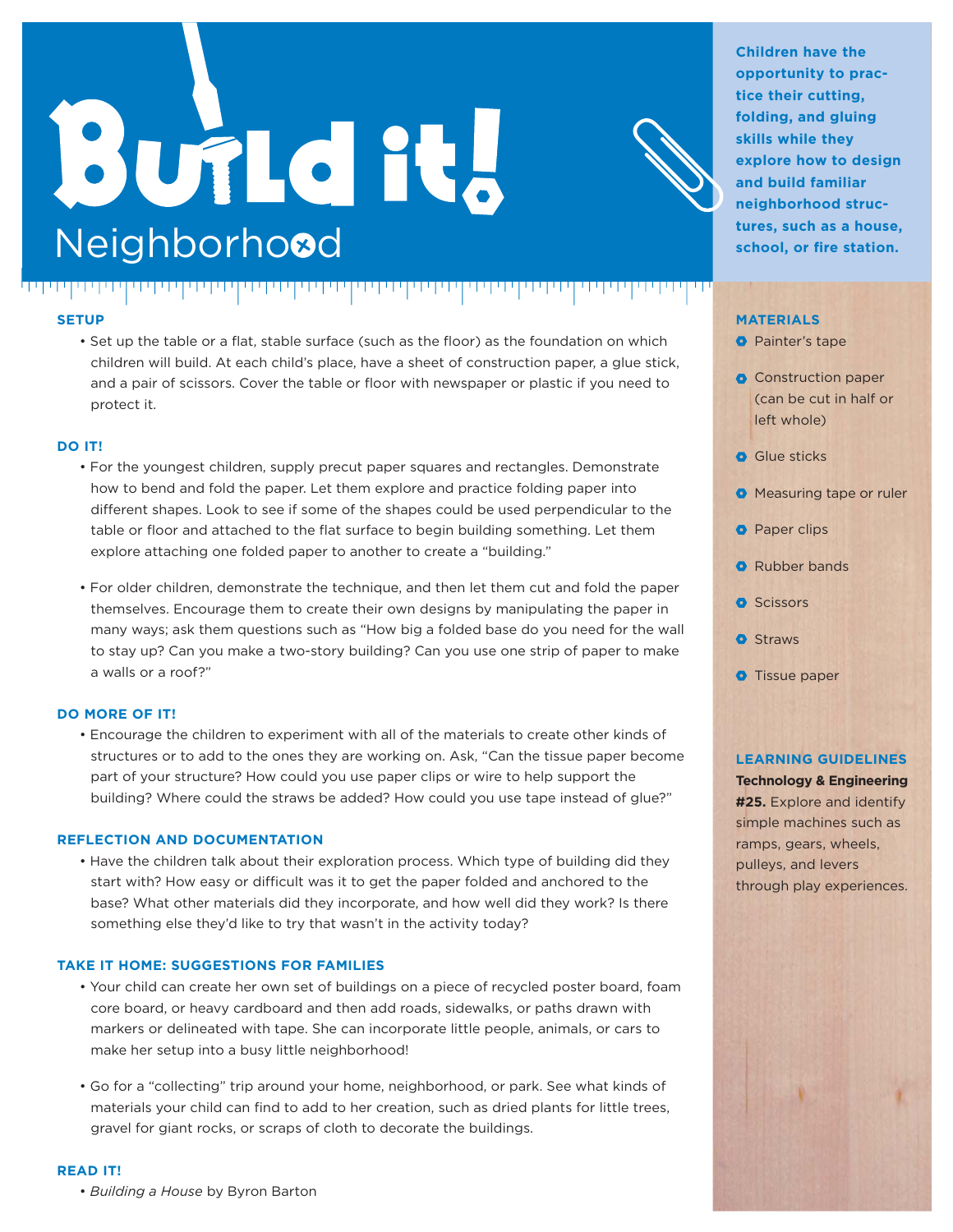## **Build it. Funstruction**

الالتالا الارتداع الالتا



بابانا بابانا البابا

• Set up the table with a paper plate base for each child and the project materials in easy-to-reach containers. Divide the Play-Doh into portions ahead of time.

#### **DO IT!**

• Have the children freely explore the materials, suggesting that they use the pipe cleaners, straws, etc., to build a structure with the Play-Doh as a base. These are fun, familiar materials being "repurposed" for new uses, an excellent way to promote children to think unconventionally and exercise their creative problem-solving skills.

<u>TITLE TITLE</u>

- Younger children can start off by simply poking the straws into the Play-Doh on their plates. As a next step, suggest that they work on pushing pipe cleaners through the straws or dropping toothpicks into the straws.
- Older children can work with the pipe cleaners, rubber bands, and paper clips from their Play-Doh base to see how they can attach them, use them to hold items together, and build up a 3-D structure.

#### **DO MORE OF IT!**

- Have the children work as partners to see what new ideas they can come up with together. Can they find a way to attach their two individual structures?
- Encourage the children to fully explore different ways to work with their materials. Ask, "Can you change the shape of the Play-Doh, paper clips, pipe cleaners, or toothpicks to create new shapes and structures? What can you do if you break your toothpicks into smaller pieces? Can you try just bending them without fully breaking them? Can you roll the Play-Doh into a snake and create a line of structures sticking up from that base?"

#### **REFLECTION AND DOCUMENTATION**

• Encourage the children to talk about their structures and their building experience. Did anything surprise them? Frustrate them? Did they think of a new way to use or change their materials?

#### **TAKE IT HOME: SUGGESTIONS FOR FAMILIES**

• Adapt this activity by looking for new ways to use everyday materials. Think of how common items can be reused or repurposed. For example, old shirts can be cut up and used as disposable cleaning rags; individual socks can become hand puppets by drawing faces on them with magic markers; old baby wipe containers or tissue boxes can be decorated and used to sort and store mail.

#### **READ IT!**

• *Perfect Square* by Michael Hall

**Children have an opportunity to practice their creative problem-solving and engineering skills while using their imaginations to build 3-D sculptures out of six familiar materials.**

#### **MATERIALS**

- **O** Paper plates, one to serve as an activity base for each child
- **Play-Doh (enough for** each child to have  $1/3 - 1/2$  can)
- **Pipe cleaners**
- **O** Straws
- **O** Paper clips
- **O** Toothpicks
- **Small rubber bands**

#### **LEARNING GUIDELINES**

**Technology and Engineering #23.** 

Explore and describe a wide variety of natural and man-made materials through sensory experiences.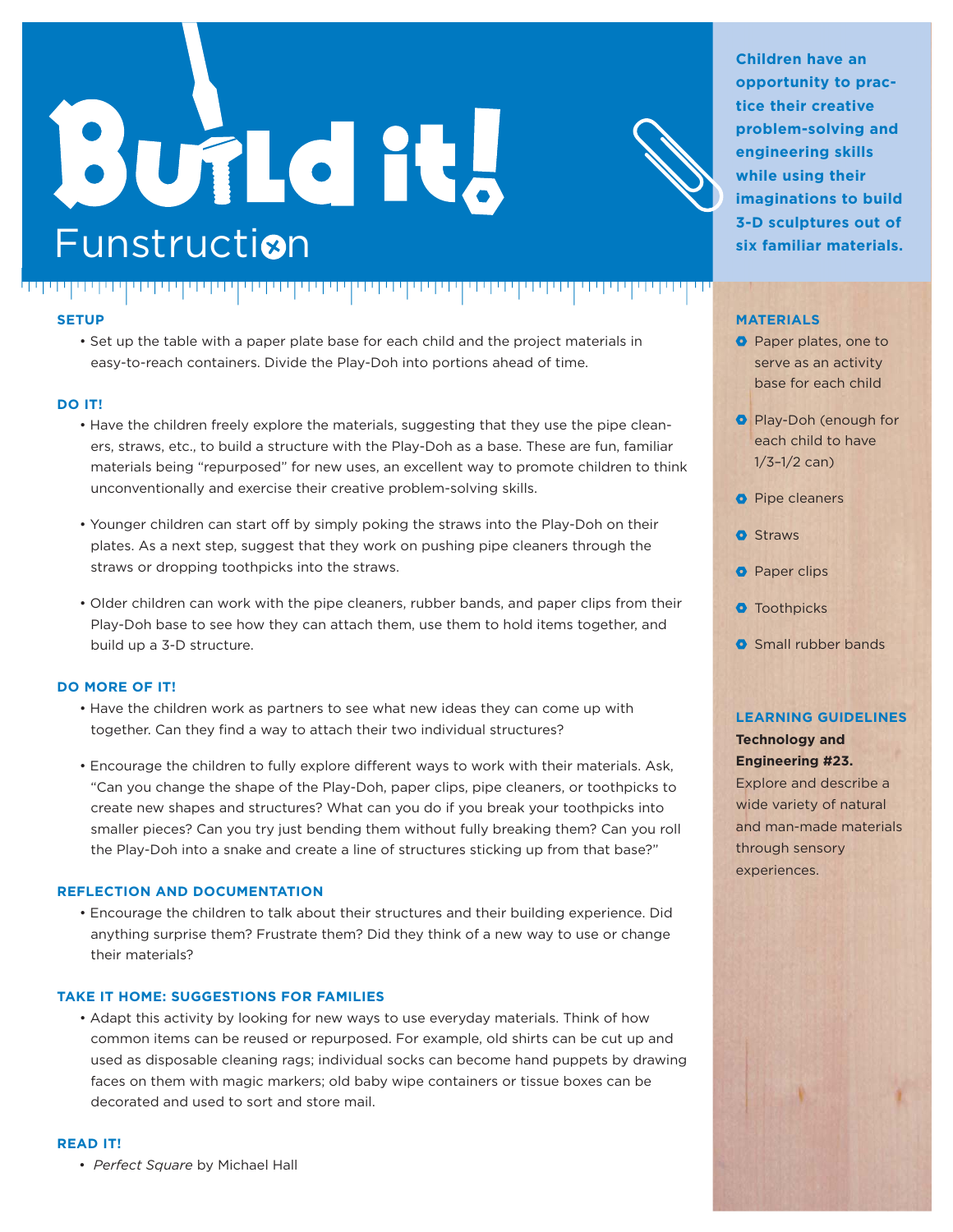## Take things Use Your Tools **and the USE Your Tools** الارتال الاتالات

#### **SETUP**

• Set up the table with the tools and assorted materials to take apart or smash.

#### **DO IT!**

- Talk with the children about how taking something apart or smashing it down changes its shape or separates it into pieces. Show them the different tools, and ask, "Does anyone know what this is called or how it is used?" Invite the children to share their knowledge before you jump in with answers.
- Let the children practice using the pounding tools by setting up objects to pound into the blocks or taking them outside to pound golf tees into the dirt. Safety note! Make sure you explain and demonstrate tool safety techniques to the children. The youngest children can use their hands or small mallets to smash right into the Play-Doh. Note: A trick for keeping a nail steady and fingers safe is to hold the nail in place with a comb while hammering; the child can hold the comb while they practice their hammering technique.
- Next, let the children explore taking things apart. The youngest children can use their hands to pull the Play-Doh or cotton balls apart. Older children can try out the screwdrivers to break apart dirt outside and then smash it up into fine dust with the hammers.

#### **DO MORE OF IT!**

- Let the children continue to work with the materials and tools. Make suggestions to deepen their exploration. For example, you might ask, "How can you take this sponge apart? If you drive enough nails into the wood, will it split?"
- Have the children work with a partner, taking turns to create things for the other to take apart. For example, one child could make a paper clip chain for her partner

#### **REFLECTION AND DOCUMENTATION**

• Have the children talk about their experience taking things apart and pounding. Which activity did they enjoy the most? Which was their favorite tool or object for pounding? Did they discover something interesting to take apart?

#### **TAKE IT HOME: SUGGESTIONS FOR FAMILIES**

• The fall is a great time to find pumpkins and other squashes to use in a hammering activity. Put out a large pumpkin or squash, lots of long golf tees, and a hammer. Let your child pound as many golf tees as she wants into the pumpkin. After a day or two, let her pull all the tees out of the pumpkin using a small pair of pliers. This is a great activity for building hand muscles and practicing fine motor skills.

#### **READ IT!**

• Fix It/A Reparar by Georgie Birkett

**Children practice the fine motor skills of gripping, grasping, tearing, and pounding while exploring the engineering concepts of using tools to** 

#### **MATERIALS**

- Safety goggles
- **Assorted simple tools** for breaking apart and pounding, such as hammers, rubber or wooden mallets, and flat-head screwdrivers
- Solid surfaces to pound objects into, such as Styrofoam, pine, balsa, or basswood blocks; shoeboxes, sponges, hard-packed dirt outside, and Play-Doh
- Assorted items that can be pushed or pounded into solid blocks, such as plasticcap roofing nails, golf tees, and toothpicks
- Assorted items that can be taken apart or smashed with hands or tools, such as cotton balls, paper clips, paper, pinecones, and Play-Doh

#### **LEARNING GUIDELINES**

**Technology & Engineering #25.** Explore and identify simple machines such as ramps, gears, wheels, pulleys, and levers through play experiences.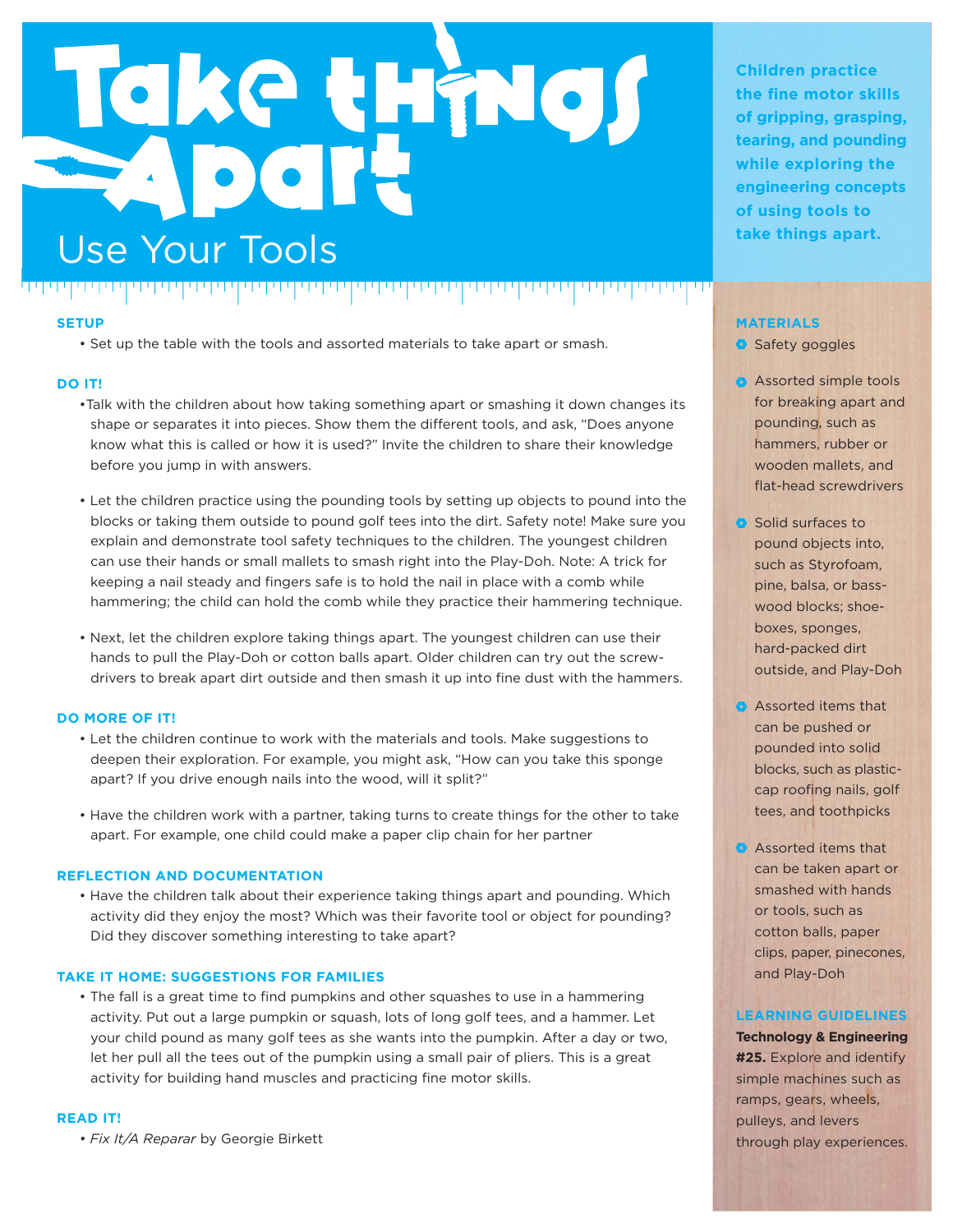# Take things **tongs, and pliers.** Tweeze It

#### **SETUP**

• Set up the table with the tools, materials, and containers, and provide a paper plate for each child to work on.

#### **DO IT!**

- Show the children all of the different pincer tools, and see if they can name them. You can also ask, "Do you have some of these tools at home? What does your family use them for?"
- Have the children practice their pincer skills by filling a wide-top container with pom-poms and then giving each child a sorting container and tool of her choice. Let the children pick up and sort the pom-poms into their sorting container. You can encourage the children to create their own games: for example, arrange the pom-poms from largest to smallest or separate them by color. A more challenging version of this game can be played using a mix of dried beans.
- Next, let the children explore the tools to pull things apart. The youngest children can use their hands or big tongs to pull apart cotton balls. Let the older children try out all of the tools on whichever items they would like. You can make suggestions, such as "See how many pieces you can pull the Styrofoam apart into. How small can you make the pieces?"

#### **DO MORE OF IT!**

- Have the children go on a nature walk and collect lots of different objects. Bring them  $\,$ back to the classroom, and let the children create their own trials to see which items can be taken apart with the pincer tools or their hands. It's OK if the children collect items that can't be taken apart. This is a great opportunity for them to try out their new skills, making guesses and learning from trial and error. Things to look for that would be exciting to take apart include milkweed pods, dried seedpods, and flowers with many parts.
- While the children are doing the activity, have them sort the objects into categories of things that can be taken apart and things that can't. At the end, see if they can come up with common characteristics for each group.

#### **REFLECTION AND DOCUMENTATION**

• Have the children talk about the tools they used and what they used them for. Did some tools work better for picking up or pulling apart certain objects? Which were they? Which pincer tools were the children's favorite?

#### **TAKE IT HOME: SUGGESTIONS FOR FAMILIES**

• Help your child explore your home, yard, or neighborhood for objects that can be "tweezed" apart. When your child has a good collection and has pulled as much apart as she would like, have her create collages with the pieces. This is also a good group activity, combining the experience of a collecting adventure, working on pincer skills, and creating art!

#### **READ IT!**

• 100th Day Worries by Margery Cuyler

**Children practice their pincer skills as a precursor to writing and mark making by picking objects up and pulling them apart using tweezers,** 

#### **MATERIALS**

- Assorted pincer tools: tweezers, tongs, spring-loaded pliers, and clothespins
- **Assorted items to pick** up or pull apart with pincer tools, such as cotton balls, pompoms, beans, seed pods, Styrofoam packing peanuts, and uncooked past
- Wide-top containers to fill with activity pieces
- Sorting containers, such as egg cartons, ice cube trays, and muffin tins
- **Paper plates for** individual workstations

#### **LEARNING GUIDELINES**

**Technology & Engineering #25.** Explore and identify simple machines such as ramps, gears, wheels, pulleys, and levers through play experiences.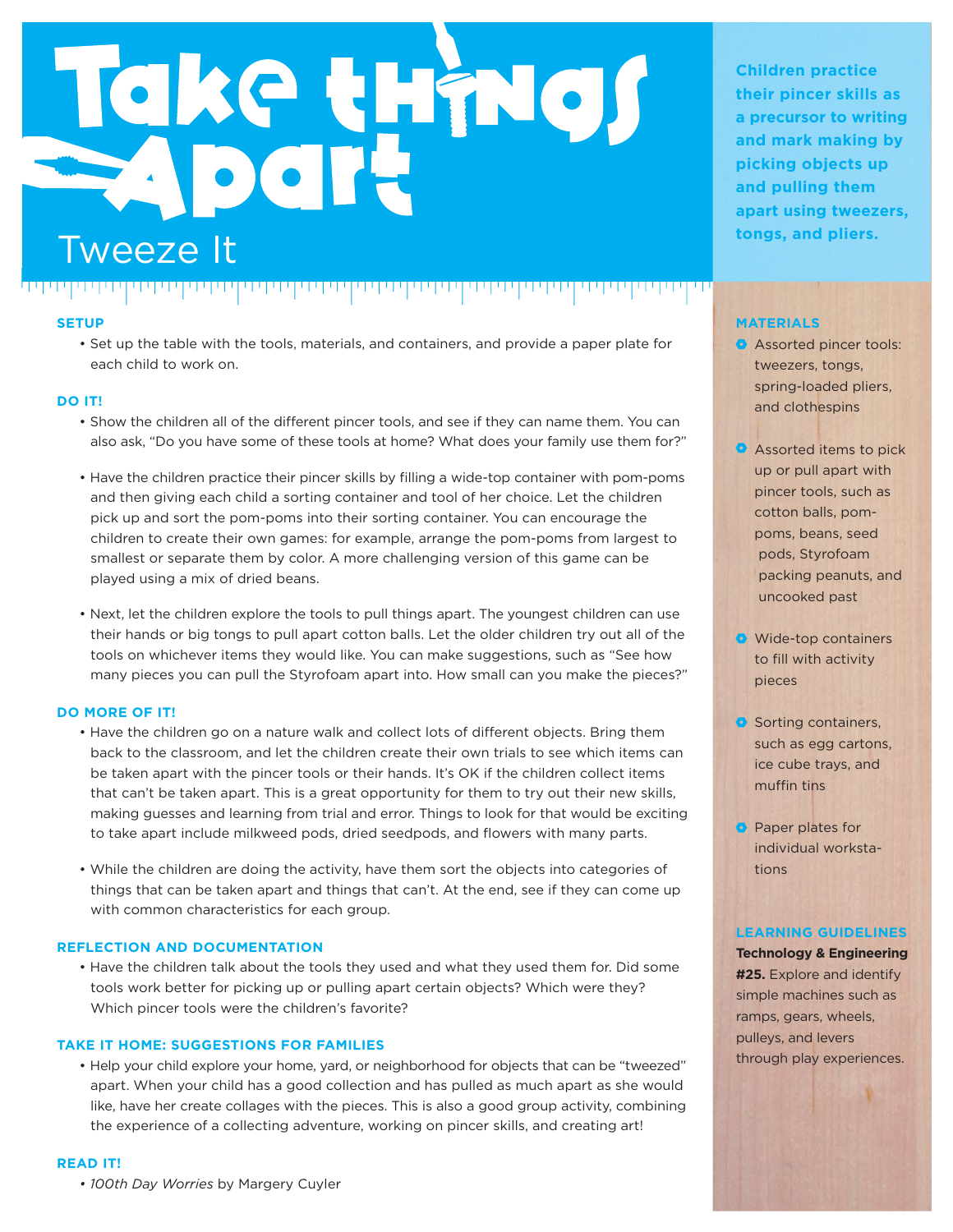## Take things Take It Out **Calculation Calculation Calculation Take It Out** فالماسمة ومسارقتها والمتحدة والمتحاسبة والمتحدة والمتحافل الاراباري

#### **SETUP**

• Set up the table with the tools and all the materials. You can prepare the blocks ahead of time by inserting the nails, golf tees, and so on into the base materials.

#### **DO IT!**

- Talk with the children about different ways to "take something out," such as pulling, prying, using a lever, and unscrewing. Show them the different tools and ask, "Does anyone know what these are called or how they are used?" Invite the children to share their knowledge before you jump in and show them how the tools work. Safety note! Make sure you explain and demonstrate tool safety techniques to the children.
- Let the children practice using the tools, objects, and blocks. Younger children can practice using their fingers to push golf tees into blocks of Play-Doh or sponges and pull them out again. Remember, the harder the base material is, and the more tightly the object is secured in it, the more the children will get to work their hand muscles! Older children can practice using the screwdrivers or cat's claw to pry nails out of the wood blocks. You can ask questions such as "Which screwdriver works best to pry a nail out of the block? Which screwdriver is better for getting a screw out? Why?" Show the children a jar with a screw lid, and have them try screwing it on and off. Which direction does it go for on? For off?

#### **DO MORE OF IT!**

- Ask the children to use their fingers to pull screws out of the wood. Now have them use the screwdrivers. Do they notice a difference in how this works? Talk about how tools can make work easier. Can they think of some examples of this from their own lives, such as using a can opener instead of trying to open a can by hand?
- Have the children work with a partner, taking turns to create "things to take out" activities for each other. Encourage them to use their imaginations and look around the room for other materials and props to extend this activity.

#### **REFLECTION AND DOCUMENTATION**

• Have the children talk about the tools they used and what they used them for. Which tools were they most comfortable using? Least comfortable? What tools or materials at home would they like to try using?

#### **TAKE IT HOME: SUGGESTIONS FOR FAMILIES**

• Hunt around for tools your family uses. Let the children take the lead to show the grown-ups what can be done with them.

**Children practice the fine motor skills of pulling, prying, using levers, and unscrewing to remove objects from base materials, such as** 

#### **MATERIALS**

- Safety goggles
- Assorted simple tools, such as a hammer, flat and Phillips head screwdrivers, pliers, tongs, small cat's claw (pry bar), small claw hammer
- **Base materials: blocks** of soft wood (balsa or basswood) or harder wood (pine), Styrofoam, shoeboxes, sponges, Play-Doh
- **Jars with screw lids**
- Assorted items that can be pushed or pounded into the base material, such as nails, screws, golf tees, toothpicks, paper clips

#### **LEARNING GUIDELINES**

**Technology & Engineering #25.** Explore and identify simple machines such as ramps, gears, wheels, pulleys, and levers through play experiences.

#### **READ IT!**

*• Tools Rule by Aaron Meshen*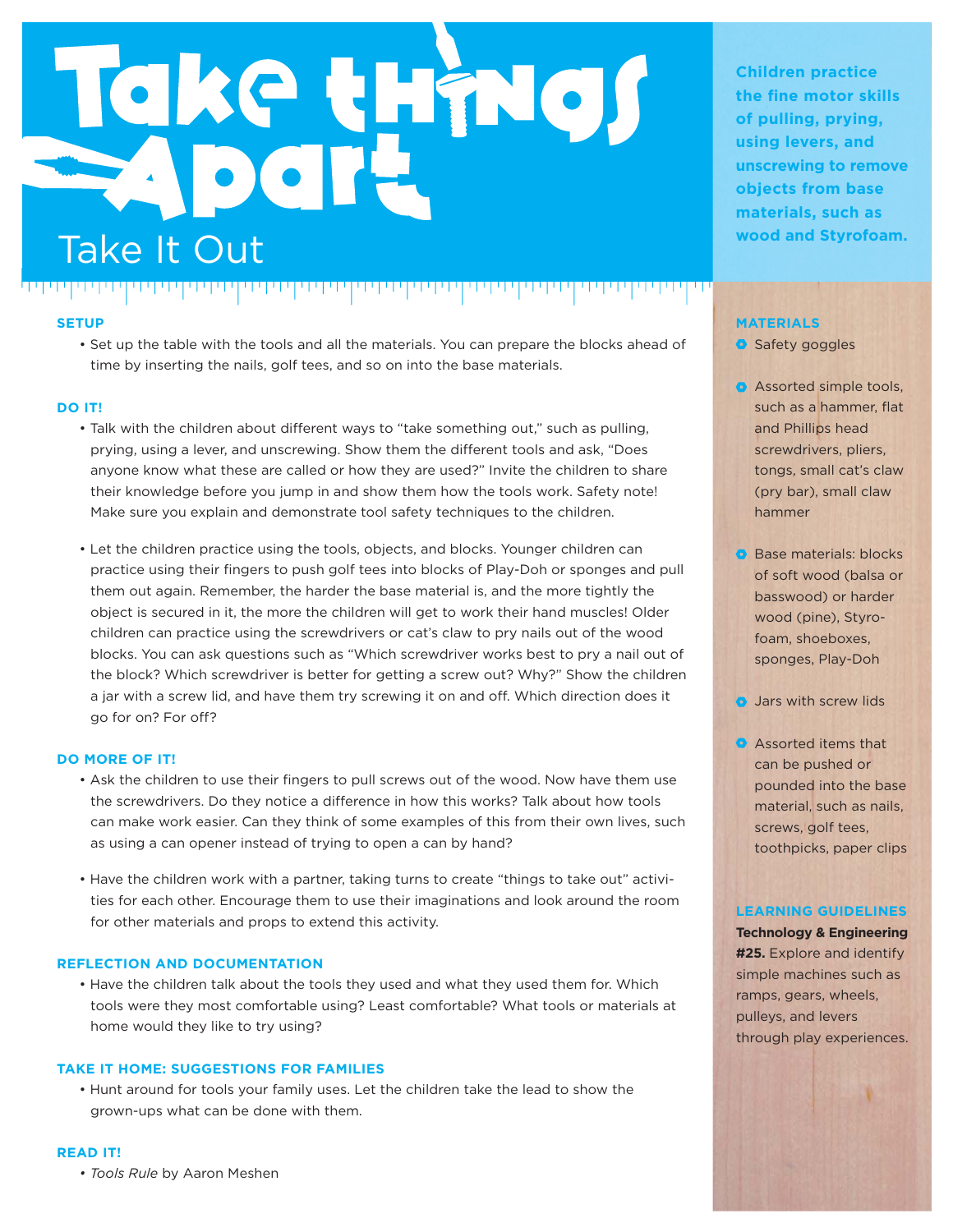# Take things Cut It Up!

#### **SETUP**

فالمارك المراجعات والمتمر المالك والمتحر والمتحل المالك والمتحرك والمحراف

• Set up the table with a pair of scissors for each child and all of the other materials ready to be used in the appropriate sequence. Depending on the children's cutting skills, you can start with the simplest cutting activities or more difficult ones.

#### **DO IT!**

- The youngest children can start by rolling out Play-Doh "snakes" to practice their snipping. It's fine if the children are holding the scissors "wrong" until they get the satisfaction of cutting the dough and understand the concept of what the scissors can do. Once they have accomplished this, show them the right way to hold the scissors (thumb in the top hole, pointer in the lower hole, middle finger resting just below the rim of the lower hole to support the scissors).
- Next, hold a thin strip of paper tightly, and let the children cut "feather strokes" and snip until they can cut all the way through. Move up to wider strips, which will take more snips to make the full cut.
- Once the children have mastered cutting the paper strips on their own, let them practice cutting on lines. Start with a straight line drawn on blank paper. Progress up to curvy lines and geometric shapes with corners to turn. Throughout this process, support the children's progress by saying things like "Take your time! Scissors are tricky!" or "Wow, you're a good cutter!" Encourage the children to try cutting different shapes. Applaud every effort, even if the edges are rough.

#### **DO MORE OF IT!**

• Once they have mastered the basic cutting skills, the children can use their imaginations to make all kinds of paper-cut art. Start with the basic concept of folding paper in half, drawing half a box, cutting on those lines, and unfolding the paper to get the whole box.

#### **REFLECTION AND DOCUMENTATION**

• Have the children talk about their experience using scissors and cutting, no matter what level of skill they have achieved. What part of the activity did they really enjoy? Did they learn something new? What kind of cutting project would they like to try next? Have the children create a collaborative art work by putting all their cut paper together in one large cut-paper art installation.

#### **TAKE IT HOME: SUGGESTIONS FOR FAMILIES**

• Making paper cutouts at home is a great way for children to participate in decorating for birthdays, holidays, or other special occasions. Encourage them to add layers and textures to their cutouts with sequins, buttons, ribbon, or glitter. Paper chains are easily made by linking strips of colorful paper and securing them with tape or glue.

#### **READ IT!**

*• My First Book of Cutting* (Kumon Workbooks)

**Children practice their scissors skills while using their imaginations and creativity to explore a wide range of cutting activities.**

#### **MATERIALS**

- **Child-safe scissors (be** sure to include left-hand scissors if needed)
- **Play-Doh**
- Blank paper: whole sheets and precut strips
- **Markers**
- **Preprinted paper with** lines to cut on and basic geometric shapes
- **Assorted paper** (colored, wrapping, tissue, origami)

#### **LEARNING GUIDELINES**

**Technology & Engineering #24.** Demonstrate and explain the safe and proper use of tools and materials.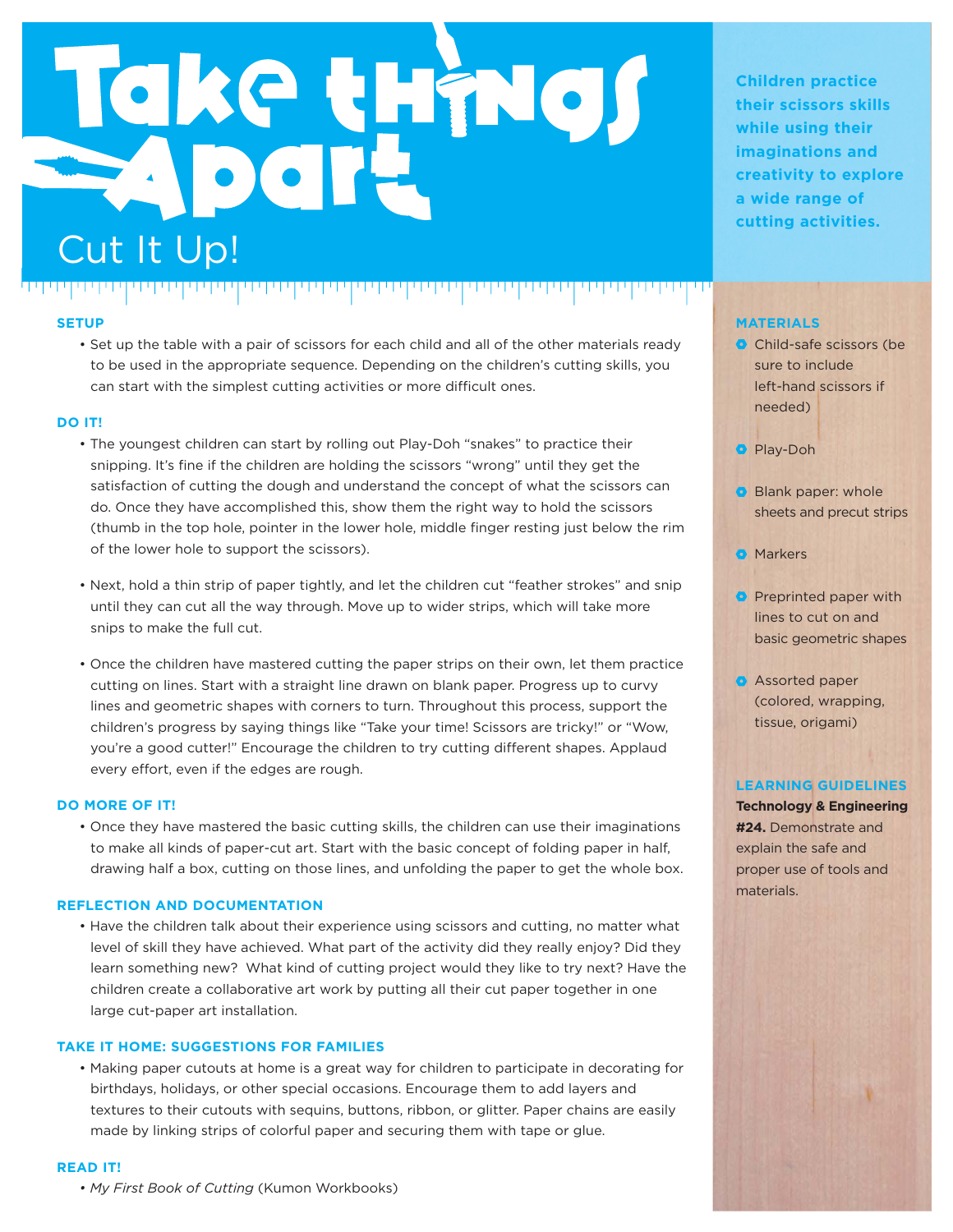# Ve

تاليا والإناداريات

### **Straw Rockets Straw Rockets**

#### **SETUP**

لاستراستها والمتراسات

• Set out the materials on a table.

יני ויירוי ויירי

#### **DO IT!**

• Demonstrate how to make the rocket. Begin by rolling a paper rectangle loosely around the straw and taping the paper at the top and bottom so it stays together. Then make a cone out of a paper circle, secure it with tape, and attach it to the end of the paper cylinder with two more pieces of tape. This is the nose of the rocket. Place the paper rocket on one end of the straw, and blow through the other end. The rocket should take off!

פיפיפיפיפי

• Let the children do as much of the material preparation and rocket assembly as possible. Younger children may only be able to help with the rolling or taping; older children may be able to cut, wrap, and tape.

#### **DO MORE OF IT!**

- Once the children have mastered the process of making their rockets, introduce an assortment of tubes that can act as rocket launchers. Let the children figure out what size paper they'll need to wrap around them and what size to make the cones. When they're finished, they can even take the rockets outside to test their results. You can ask questions such as "Which tubes are the easiest to use? Which fly the farthest? Why do you think that is?"
- Next, the children can experiment with different weights of paper, or they can tape triangle-shaped fins to the tail of the rocket. How do these changes affect the flight of their rockets? You can ask, "Do the rockets fly better indoors or outside? Why do you think that is?"

#### **REFLECTION AND DOCUMENTATION**

• Have each child show one of his rockets to the class and talk about the process of making it. Did anything surprise the children about this activity? What part did they particularly enjoy? Are there any other kinds of materials they would like to try out, or any other types of "flying machines" they would like to make?

#### **TAKE IT HOME: SUGGESTIONS FOR FAMILIES**

• Read the book *Hedgie Blasts Off* to your child, and talk about the rocket Hedgie rides in. How is it the same or different from the Straw Rocket? Let your child use his imagination to design his own fleet of rockets with construction paper, tape, and markers. These rockets don't have to be able to fly; this activity is based on making a personal, creative connection to the things your child has learned.

#### **READ IT!**

<u>• *Hedgie Blasts Off* by Jan Brett</u>

**Children explore the properties of air and wind to see how air can move things, while they practice their direction-following skills and make** 

#### **MATERIALS**

#### **Straws**

- **Assorted tubes**
- **Rectangular pieces of** multipurpose paper, half the length of the straw and about 3 inches wide
- Circular pieces of multipurpose paper for the nose of the rocket, about 1.5 inches in diameter with one slit cut from the edge to the center
- **Different weights of** paper; construction, tissue, cardstock
- Clear tape
- **C** Scissors

**Earth & Space Sciences #6.** Explore and discuss what air is or does.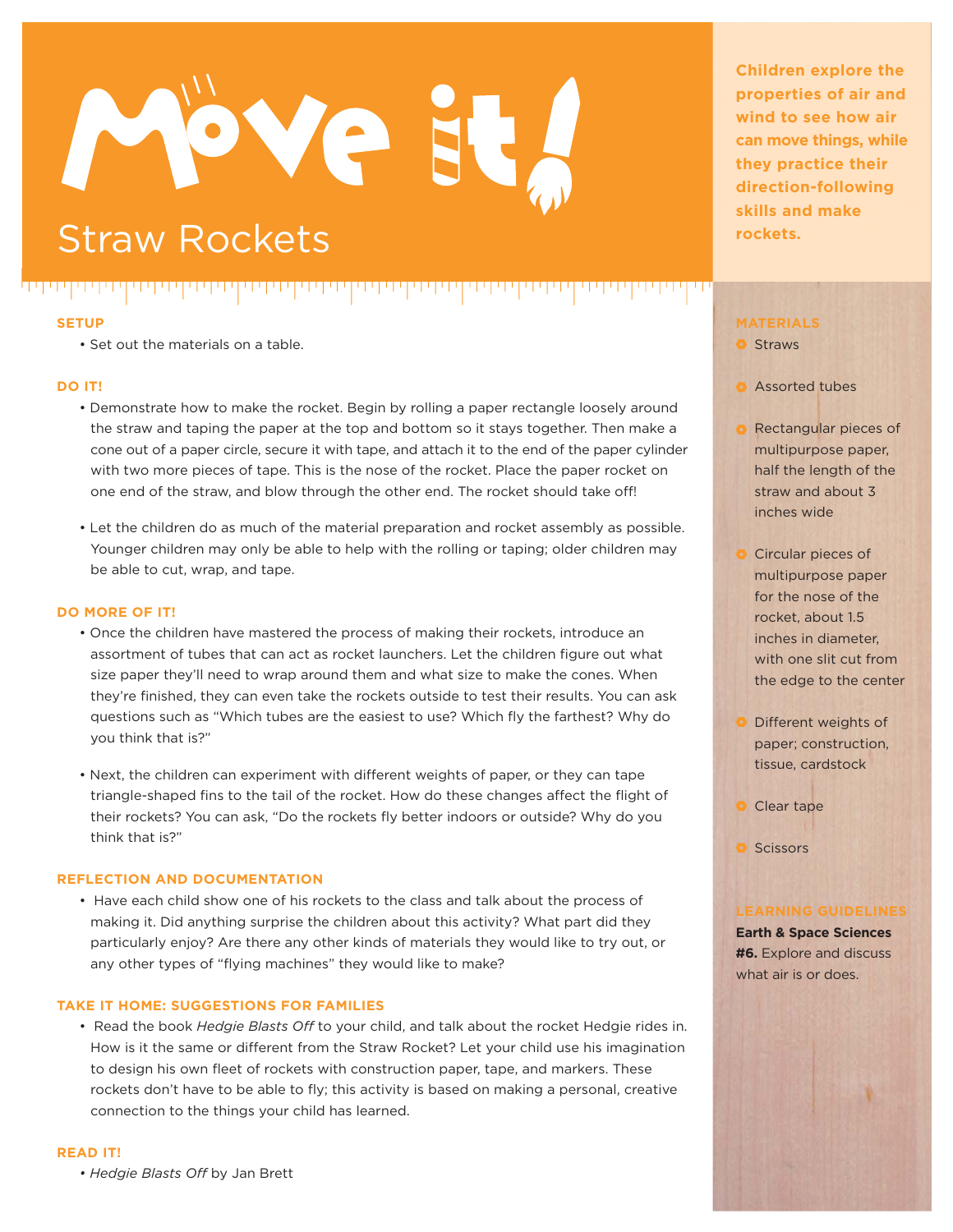# Ve

,,,,,,,,,,,,,

### Pom-Pom Race and the state of the state of the state of the state of the state of the state of the state of the state of the state of the state of the state of the state of the state of the state of the state of the state

ידיפין יפויני

#### **SETUP**

لاستراست والمتوافقة

• For indoor play, assemble all the materials. For outdoor play, go outside together on a windy day and bring the assorted objects in a container.

الأرادا والمرادات

#### **DO IT!**

- For indoor play, ask the children to blow on their hands and wave them in the air. Ask them, "What do you feel? Blow hard, and then blow gently. Wave hard, and then wave gently. Does that change what you feel?" Talk about what air is. "Can you see air? Can you hold it?" Let them experiment with blowing on the different objects. Ask, "What happens to the object when you blow on it? Does a feather respond to your breath the same way a rock does?" They can also try blowing on the same objects with the straws. Talk with the children about how air becomes wind when you blow it and about how wind can push things.
- For outdoor play, let the children feel the wind on their hands and bodies, and ask them if they can see the wind. Ask them, "How do you know it's blowing? What does it do to objects and the people around you? What does it do to the trees? To flags? To electric wires? How do you know which direction it's blowing?" Ask them to listen to the wind. "Does it make a sound?" Then let the children experiment with the assorted objects by dropping them onto the ground. Ask them to describe what they see. Ask, "Which of the objects float? Which fall to the ground? Why do you think that is?"

#### **DO MORE OF IT!**

• Make a pom-pom race game by sticking painter's tape on the floor or on a tabletop to create a track. The track can be wider for younger children and narrower for older children. Set the children up with straws and pom-poms at the start of the track, and see how fast they can blow their pom-poms to the finish line and how far they can blow them in each round. For more challenges, try other kinds of objects, such as a cork or a paper ball.

#### **REFLECTION AND DOCUMENTATION**

• Have the children talk about their experience feeling, making, and using the wind to push objects. Did anything surprise them? What part of this activity did they really enjoy doing? Are there other kinds of experiments they would like to do with wind?

#### **TAKE IT HOME: SUGGESTIONS FOR FAMILIES**

• Expand this activity at home by lining up floating toys in a bathtub or a sink. You can use floating bath toys, or you can make your own boats out of tinfoil. Have your child use a straw to blow the toy across the water. Do this a few times, blowing harder and more gently. Ask your child what happens when she blows on the toy. See if she notices if the toy moves, stays still, falls over, or goes faster. Your child can also experiment with changing the shape of the tinfoil boat to help it catch more wind or not tip over as easily.

#### **READ IT!**

• Face the Wind by Vicki Cobb

**Children explore the properties of air and wind to learn how air can move things, while they practice their fine motor and blowing skills having** 

#### **MATERIALS**

- Assorted objects to blow on: feathers, corks, paper, salt, rocks
- **Painter's tape**
- **Pom-poms in different** sizes
- Straws
- **Measuring tapes**

#### **LEARNING GUIDELINES**

**Earth & Space Sciences #6.** Explore and discuss what air is or does.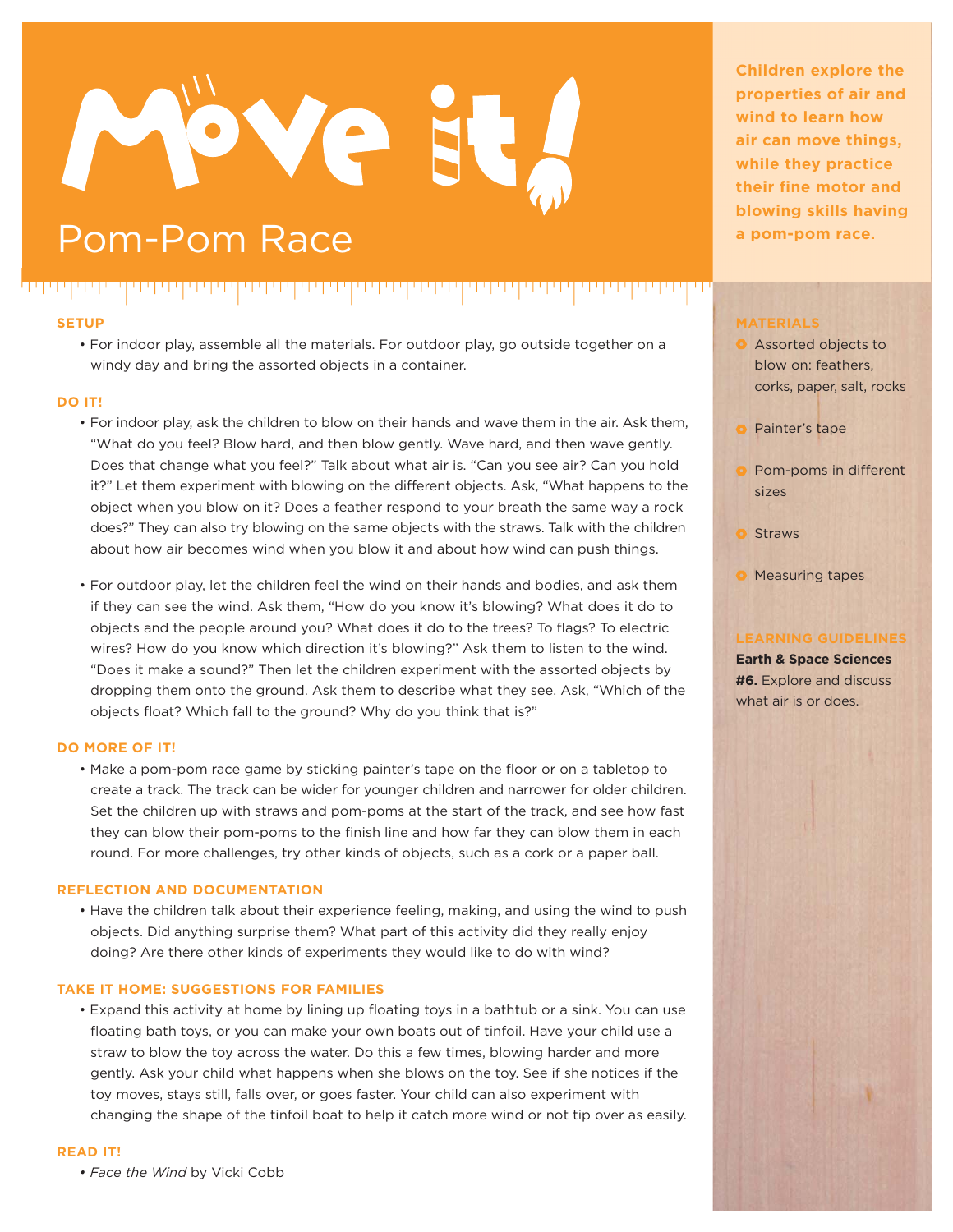# Ve

### **Obstacle Course Course Course Course Course Course Course Course Course Course Course Course Course Course Course Course Course Course Course Course Course Course Course Cours**

#### لاستراست والمتوافقة بالإسام والمرامات الإلالات والمرامات ,,,,,,,,,,,,,

#### **SETUP**

• For indoor play, set up an obstacle course using as many props as will fit your space. For outdoor play, set up a similar course making use of outdoor equipment and natural obstacles.

#### **DO IT!**

- Ask the children if they've ever played in an obstacle course. What did their hands do? What did their feet do? What did they move using their bodies? While you are discussing their experiences, they can stand up and show how they wriggled, turned, pushed, or pulled.
- One grown-up can demonstrate how to go through the obstacle course and then let the children try it one by one. Encourage them by using vocabulary words; for example, "Go around the cones and under the limbo stick; kick the ball, swing the hula hoops, and push or carry the boxes to the table by the window." Safety note! Obstacle courses can have some dangerous parts; make sure that you have tested all of the equipment so you know it will work properly. Also, this activity is intended as a full-body exploration of movement, so make sure you keep it fun and noncompetitive.
- Ask, "What are your hands doing? What are your feet doing?" Help children become aware of their hands moving the cones or their feet kicking the ball.

#### **DO MORE OF IT!**

• Let the children set up their own obstacle courses, and have them pretend to be the "teacher" as they show their classmates how to go through them. Remind them to describe and show each step using phrases such as "First, you climb over the step stool. Then you balance on the long wooden block on the floor." Make sure you monitor their setups so there is nothing unsafe in the course.

#### **REFLECTION AND DOCUMENTATION**

• Have each child talk about her experience using her body to interact with the obstacles and props. What movements did her body make? Have the children take turns calling out, "I kicked the ball with my feet! I moved the cones with my hands!"

#### **TAKE IT HOME: SUGGESTIONS FOR FAMILIES**

• Expand this activity at home by creating an obstacle course around your home, yard, or neighborhood. Children can search for objects that they would like to include and can help set up the course. Go through the obstacle course along with your child, and encourage her to shout out as she goes: "I can climb up this step stool using my legs and feet! I can carry this ball and drop it into the net with my hands!" Safety note! Make sure everything your child sets up is appropriate to use and is safe.

#### **READ IT!**

*• Walking through the Jungle* by Stella Blackstone

**Children discover what their bodies can do and practice their gross motor skills as they work their way through an** 

#### **MATERIALS**

- **Boxes of assorted** sizes, from shoeboxes to large packing boxes
- **O** Hula-Hoops
- Cones or big plastic bottles
- **Balls**
- **C** Limbo sticks
- **O** Yoga mats

#### **LEARNING GUIDELINES**

**Shapes & Spatial Sense #11.** Explore and identify space, direction, movement, relative position, and size using body movement and concrete objects.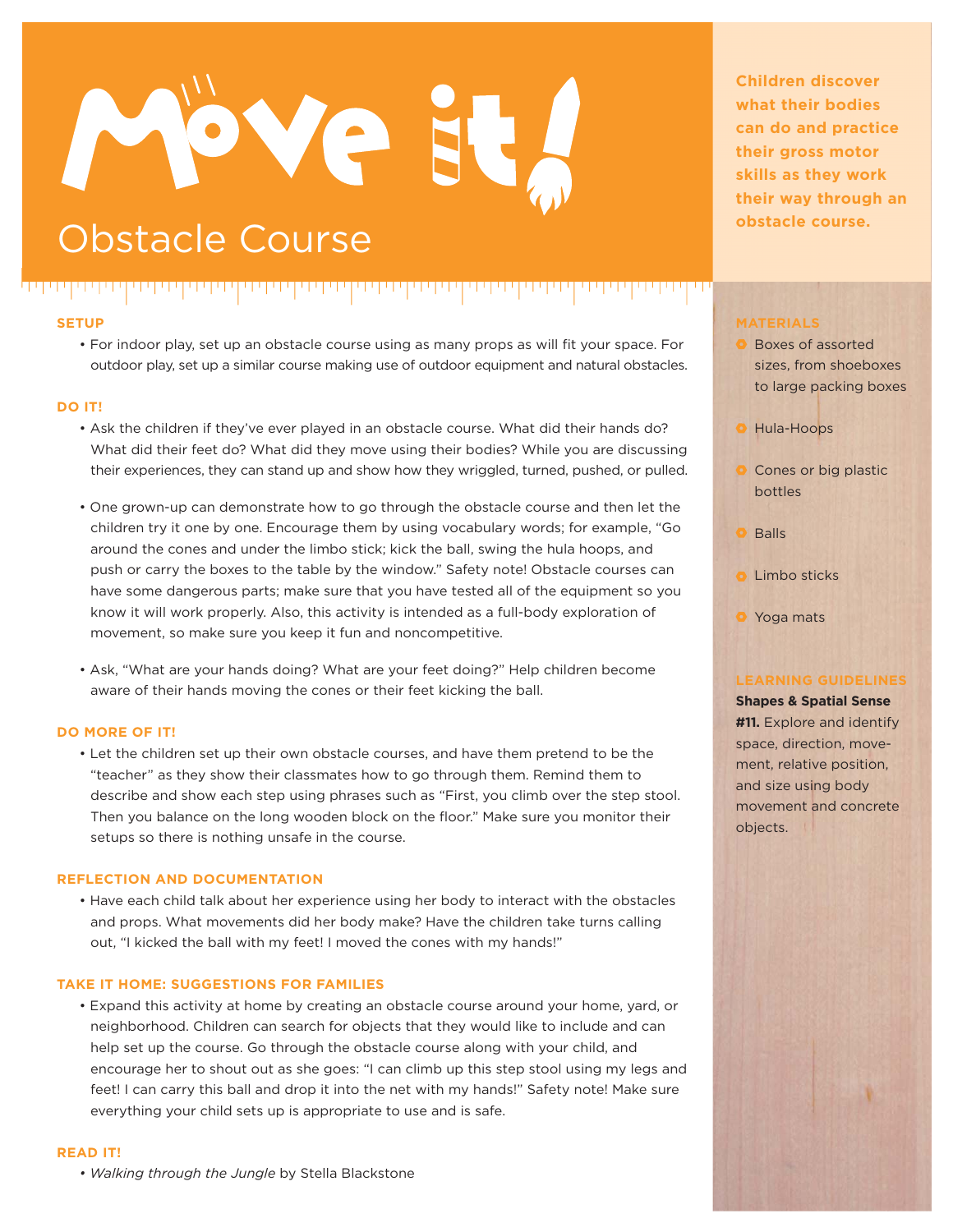# ove

### **Balls and Ramps balls and other items.**

فالماصلة والمادان والماضية والماد المائي والماضية والماريات

#### **SETUP**

• Set up the blocks in one area of the floor, the flat surfaces as a collection nearby, and the rolling objects in a bin. Keep the textured materials aside for the extended activity.

الإلالا والأرداد

#### **DO IT!**

- Introduce the activity by naming and showing the children the different materials. Ask them, "Have any of you ever slid down a slide? We are going to make slides, which are also called ramps, for these objects to roll down."
- Let the children explore the materials as they like; they may choose to work alone or in pairs or groups. This is an open-ended exploration activity, which you can support with questions such as "What can you do with the blocks and materials to make a ramp? Can you use the cardboard? The books? Do your objects roll or slide? Can you make the objects roll faster or slower by changing the ramp design?" The children can also experiment with the crown molding pieces to create a narrow, grooved track. "What is the difference between rolling objects down a flat surface versus the molding? Which objects roll in a straight line? Which wiggle or fall off the ramps?"

#### **DO MORE OF IT!**

- See if the children can change the direction of their rolling objects. "Can you make the Ping-Pong ball roll up instead of down by adding a wedge block to the bottom? Does another type of ball work better? Can you make the marble turn in another direction by changing the direction of the tracks, or does it just roll off?" If the children get stuck, show them how they can add a wall at the bottom that will force the marble to turn down a perpendicular track.
- Experiment with different textured surfaces by covering the ramps with cloth, sandpaper, or another material. Ask, "Can all of the objects still roll down the ramp? Do any of them slow down or stop? Why do some objects move differently down this ramp?"

#### **REFLECTION AND DOCUMENTATION**

• Have the children pick out one of their ramp designs, tell which objects they rolled down it, and explain what they discovered. What other objects would they like to try rolling? What other materials would they like to try for ramps?

#### **TAKE IT HOME: SUGGESTIONS FOR FAMILIES**

• Your child can explore your home, yard, or neighborhood for all kinds of ramp construction materials. Encourage your child to create a series of ramps and see how far an object will roll or how long it will stay on its track.

#### **READ IT!**

 $\bullet$  Roll, Slope, and Slide by Michael Dahl

**Children explore tools used for making things roll while practicing their engineering skills by creating ramps and tracks for** 

#### **MATERIALS**

- **Blocks: flat and** wedge-shaped
- **Assorted flat surfaces:** cardboard, baking trays, large books
- **Assorted objects that** can roll: marbles, Ping-Pong balls, golf balls, small toy cars
- **Assorted textured** materials to cover the ramps, such as cloth or sandpaper
- Crown molding cut into lengths of blocks. These will be used as ramps.

#### **LEARNING GUIDELINES**

**The Physical Sciences #20.** Investigate and describe or demonstrate various ways that objects can move.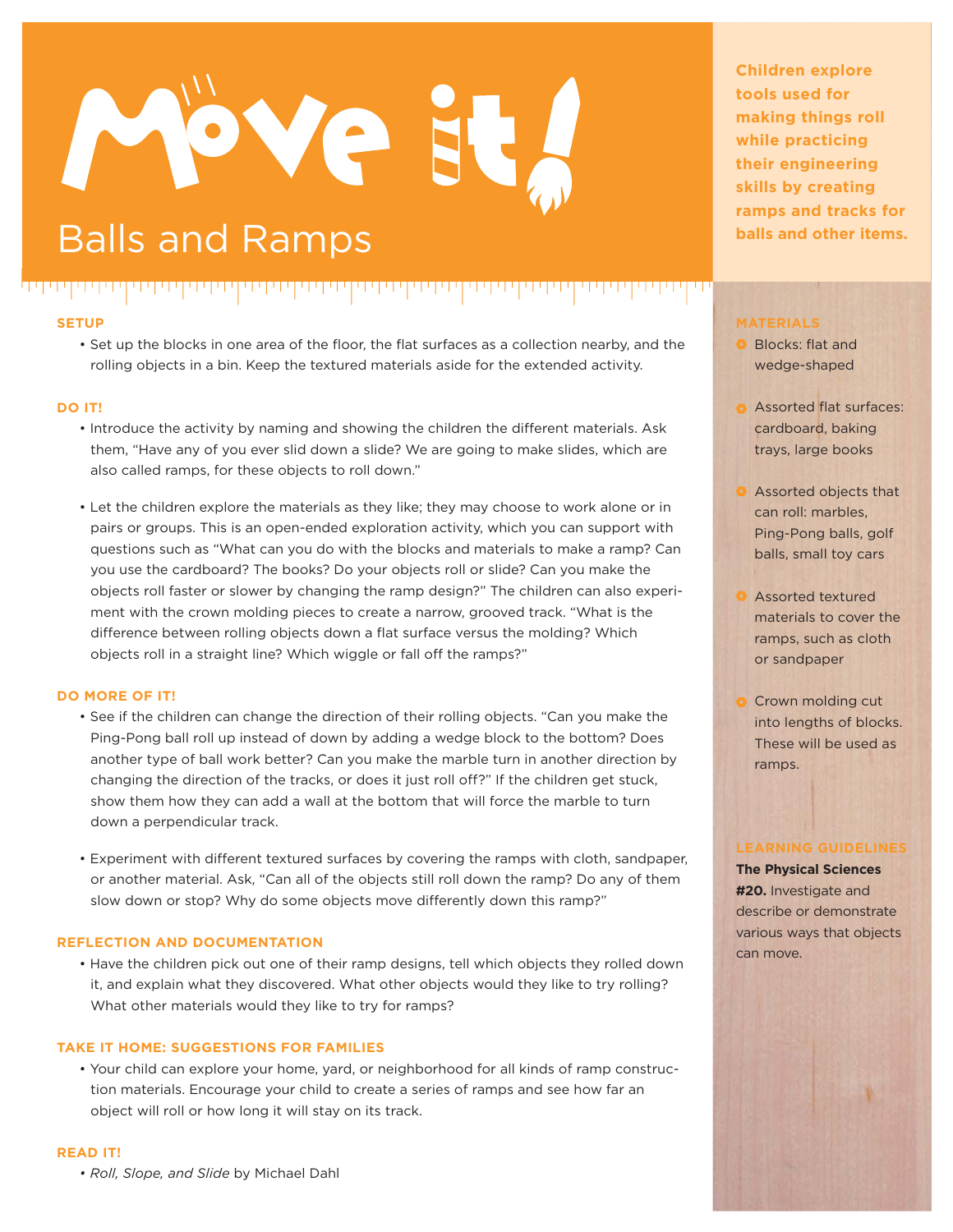## XHV Shape It Up!

<u>u wapatifu wa Tuzo ya M</u>

ן ידי פין ידי פי

**SETUP**

ינינין יוין יוי

• Set up the table with the stencils, paper, scissors, tape, and crayons or markers. Make sure the children are seated around the table with enough room to move their arms comfortably while tracing. Set up the Color Zoo book nearby for children to look through and use as a reference.

- 1999 1999 1

#### **DO IT!**

- Let younger children begin the activity by picking a shape to hold. Just handling the object is an important step in learning about shapes. If they are ready to trace, let them choose a geometric shape. Let older children try to draw the shapes freehand and then cut them out.
- Cutting proficiency will vary. The youngest children may simply make little "feathering" snips at the edges while you hold the paper, while the oldest may be able to cut out a complex shape. You can support their efforts by saying things like "Take your time, scissors are tricky!" and "Wow, you're a good cutter!"
- Be sure to name each shape as you talk with the children. You can ask, for example, "Is anyone working on a big circle? How about a little circle? Can anyone draw a triangle?"

#### **DO MORE OF IT!**

• As the children are finishing their shapes, you can read aloud or show them the pictures in Color Zoo. Talk about how they can combine shapes to form new shapes—even animals, cars, or houses! Ask if anyone can combine their triangles to make a square or put two small triangles on a circle to make a cat's face.

#### **REFLECTION AND DOCUMENTATION**

• Have the children show some of their finished shapes to the group and talk about the process of creating them. What was their favorite shape to cut out? Did they invent a new shape? Was the activity fun or surprising? What was difficult about it?

#### **TAKE IT HOME: SUGGESTIONS FOR FAMILIES**

• Let your child look around your home for all kinds of objects to trace, such as books, jar lids, and jewelry. See what kinds of art he can create with his shapes. Let him glue shapes together to form abstract art!

#### **READ IT!**

 $\bullet$  Round is Tortilla by Roseann Thong

**Children practice their early writing and scissors skills by tracing, drawing, and cutting out familiar shapes.**

#### **MATERIALS**

- **O** Paper stencils: cut out a circle, square, triangle, rectangle, oval, and diamond from cardstock, paper plates, or clean Styrofoam produce trays
- **Paper for drawing and** cutting
- **O** Child-safe scissors
- **O** Tape
- **O** Crayons or markers
- Color Zoo by Lois Ehlert (for use during the activity)

#### **LEARNING GUIDELINES**

**Shapes & Spatial Sense #10.** Investigate and identify materials of various shapes, using appropriate language.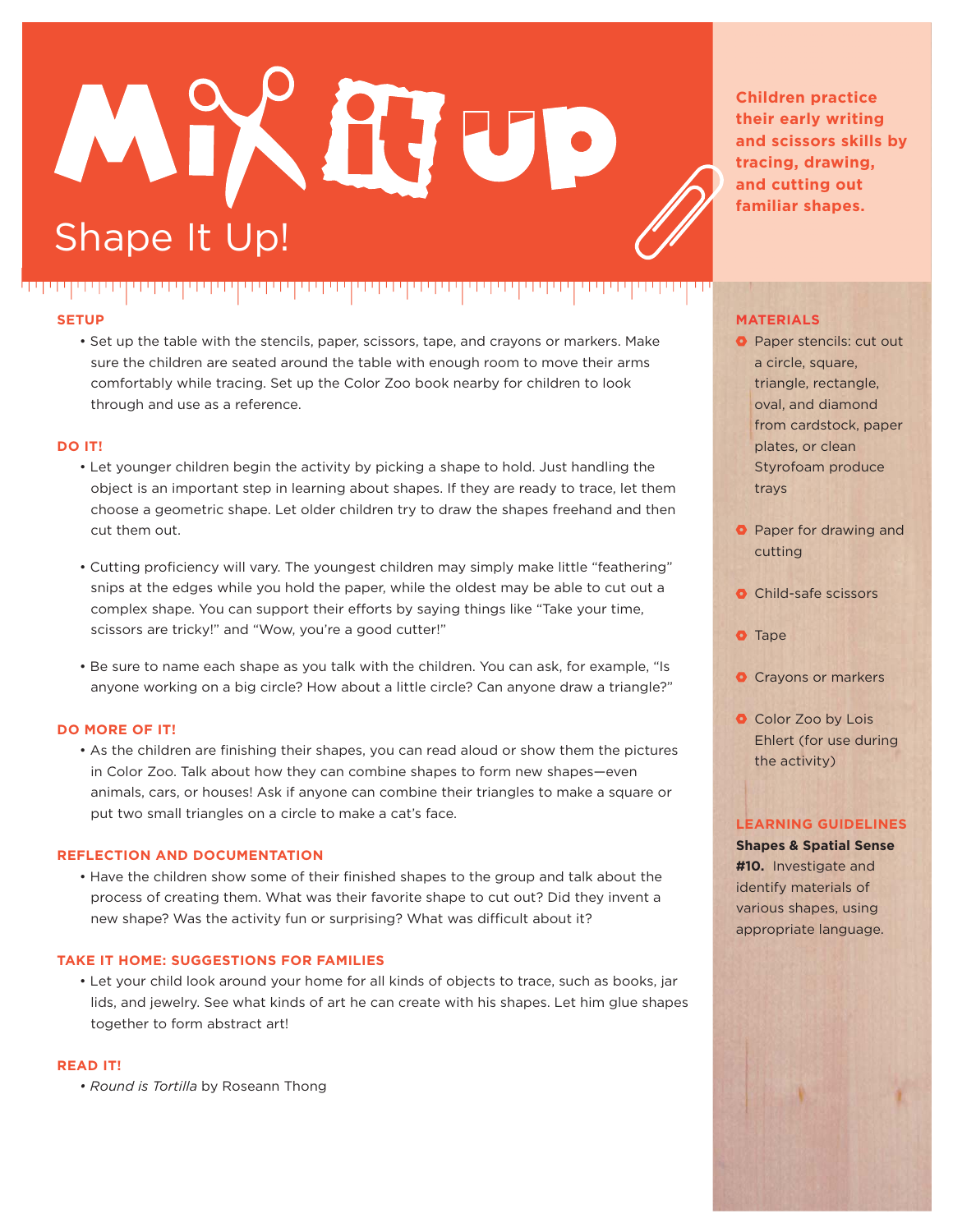## $\mathbf{U}$ ystery Bag!

. . . . . . . . . . . . . .

#### **SETUP**

الالتا يتاليا بال

• Create the Mystery Bags by putting three or four different objects in each bag. Make sure there is a mix of tools and non-tool items.

#### **DO IT!**

• Have the children put one hand in the bag, feel around, and name two things that they feel. If they don't recognize the objects by just feeling them, have them share their sensory observations. To describe a pipe cleaner, for example, a child might say, "I feel a furry texture around a skinny bendable inside." Once the children have identified everything they can, they can empty out their bags and talk about and use each of the items. Talk with them about what the objects are, what they do, and what their characteristics are. Support their observations with questions such as "Why do you think the pliers have such a pointy nose? How does a rubber band hold things together?" Let the children try out the tools; for example, have them stretch out the rubber band to pull straws together into a bundle.

#### **DO MORE OF IT!**

- Have the children put the objects back into their bags and then try again to identify each one, having become familiar with the items from the previous exercise. If there are some objects they still can't identify, let them describe them out loud again and really concentrate on what they saw and felt and what they feel now. Other children can help out with this step if needed.
- Provide one group of children with a new assortment of tools and non-tool items, which they can put into bags for their classmates to identify. Let them be the "teachers" and lead the exercise with good questions and clues.

#### **REFLECTION AND DOCUMENTATION**

• Have the children talk about their experience with the Mystery Bags. Were there certain items that everyone had trouble identifying? Some that were super easy? Why do they think that is? What were the characteristics and uses of the different tools?

#### **TAKE IT HOME: SUGGESTIONS FOR FAMILIES**

• With your child, explore your home, yard, or neighborhood for other types of tools and non-tool items to put into a Mystery Bag. Have your child play this game with friends, family members, or caregivers and take turns being the "teacher" and the "explorer." Try it out with themes, for example items related to someone's hobby or work. Note: you can also use a shoebox with a hole in the top for the container.

#### **READ IT!**

• The Mitten by Jan Brett

**Children familiarize themselves with the physical characteristics of tools while working on their sensory recognition skills, using their sense of touch to identify and understand objects.**

#### **MATERIALS**

- **O** Cloth bags with drawstrings, recycled gift bags, or lunchsized brown paper bags (one per child
- **Assorted tools and** other objects to put in the Mystery Bags, such as cotton balls, clothespins, paper clips, and rubber bands

#### **LEARNING GUIDELINES**

**Technology and Engineering #24.** Demonstrate and explain the safe and proper use of tools and materials.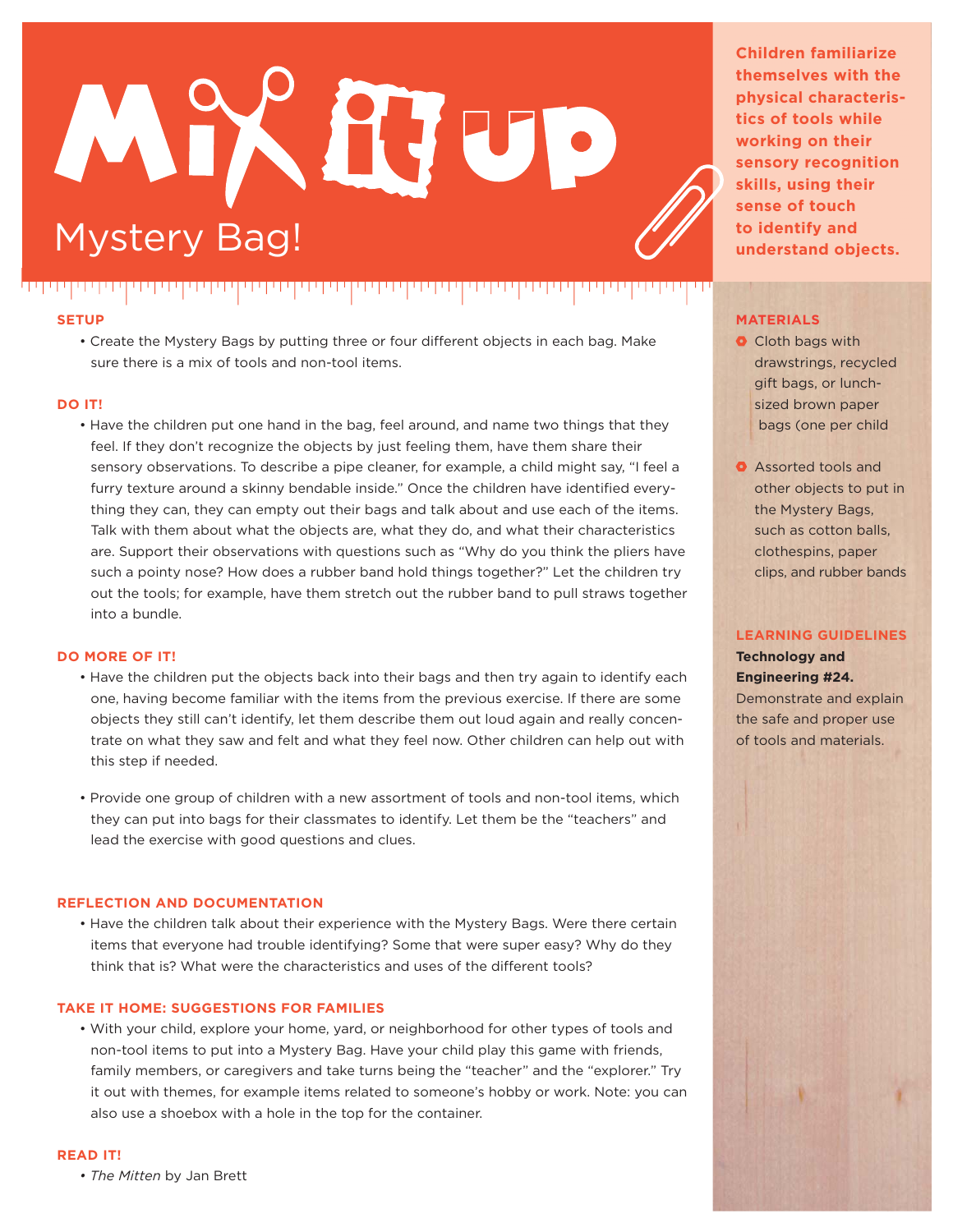## X HV U Measure Up!

ינין יוין יוין יוי

#### **SETUP**

י פוני ן יוי וי פו

יניויין יויויני

• Set up the table with containers of objects, crayons or markers, and enough measuring tools for partners to share

- 1999 999 99

#### **DO IT!**

- Talk with the children about measuring and the measuring tools on the table. Show them how the flexible tape can be used to measure different-shaped objects. Safety note! Show the children how to use the retractable measuring tape safely so they don't cut their fingers or have it snap back suddenly. Make sure you practice with younger children the first time they use it.
- Help the children begin to visualize the concepts of numbers and quantity by having them choose a set of objects to line up next on the table. Introduce the concepts of more and fewer, bigger and smaller, by asking questions such as "Whose object is the longest? Whose is the shortest? Who has more objects? Who has fewer?" For younger children, doing this lots of times with a variety of objects to compare can be the whole activity.

#### **DO MORE OF IT!**

- Have each child lie down on a body-sized piece of paper. With younger children, you can trace their outline. With older children, let them trace another child's outline. The outline can be just the outside contours of their body. Let them choose a measuring tape, a yardstick, or a ruler to measure their body outlines.
- Younger children can "measure" different parts of their bodies with the objects. You can have them try this by lining up the straws so they equal their leg, or ask, "How many cotton balls fit around your hand?" The older children can work with the measuring tools to measure their outlines. Encourage them to figure out which areas are more easily measured by the retractable measuring tape and which the flexible tape is best for. You can also create a class chart showing different measurements and making comparisons.

#### **REFLECTION AND DOCUMENTATION**

• Ask the children to talk about their experience measuring. "Which measuring tool worked best for you? What were the longest and shortest things that you measured?"

#### **TAKE IT HOME: SUGGESTIONS FOR FAMILIES**

- Help your child find all of the measuring tools you have at home and use them to measure objects in your house, yard, or neighborhood.
- Create a measurement scavenger hunt. Pick one small object, and ask your child to find things that are longer, shorter, or the same size. Make sure to include 3-D objects that your child can measure around!

#### **READ IT!**

*• Actual Size by Steve Jenkins* 

**Children familiarize themselves with concepts of measurement and number sense while learning to use measuring tools.**

#### **MATERIALS**

- **O** Measuring tools, such as retractable and flexible measuring tapes, rulers, and yardsticks
- **A** variety of objects that can be measured, such as cotton balls, crayons, miniature cars, and paper clips
- **O** Crayons or markers
- **Body-sized pieces of** paper (cut large pieces from a paper roll, or tape newsprint sheets together)

#### **LEARNING GUIDELINES**

**Measurement #14**. Use nonstandard units to measure length, weight, and amount of content in familiar objects.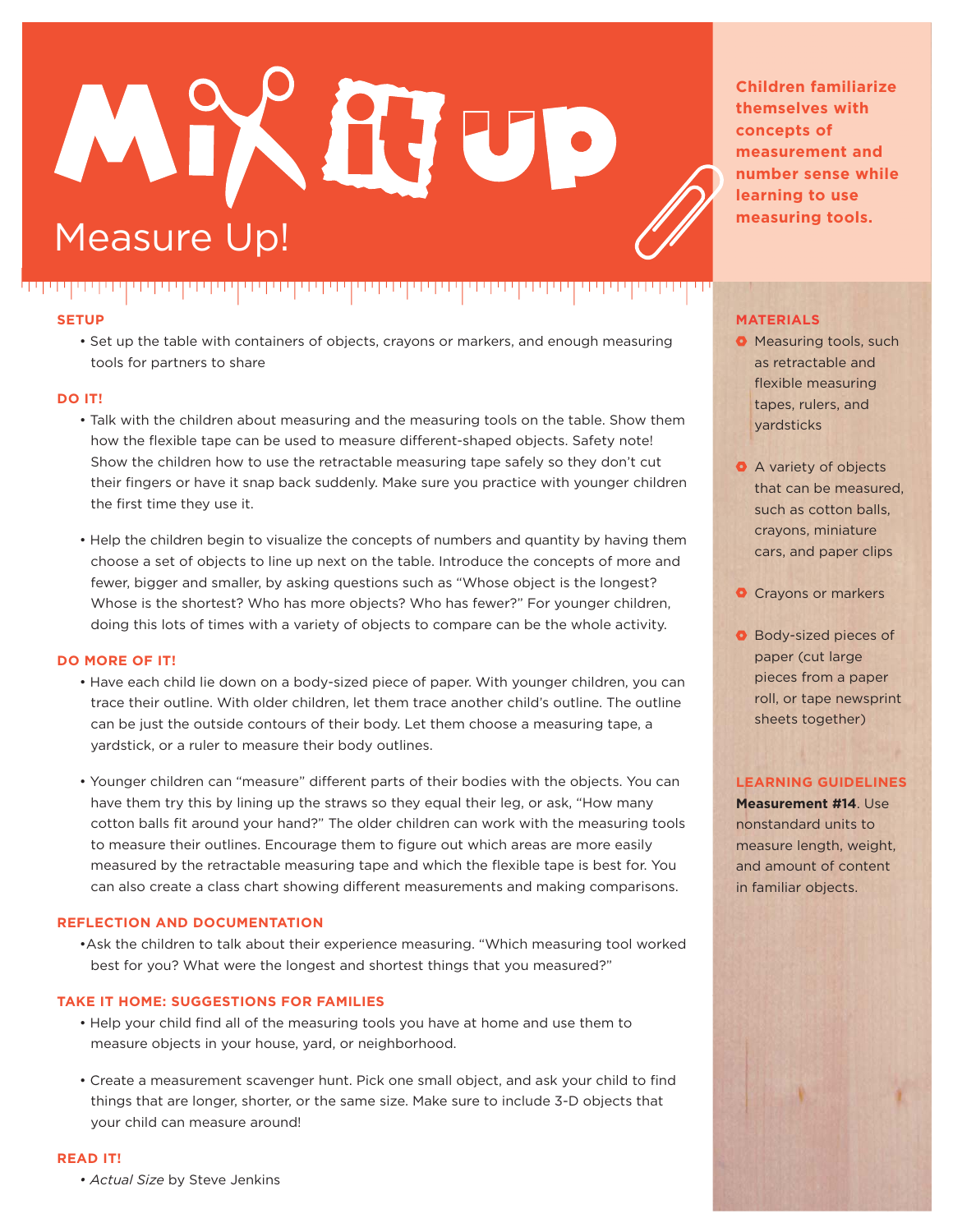## X HV U Making Soup

ترتر والمواطن والمال

#### **SETUP**

,,,,,,,,,,,,

الإلالات الالتالات

• Set out a toy pot or bowl for each child, and put the soup "ingredients" (materials) in open-top containers so they are easy to see and remove. The construction paper and scissors can remain on the table.

الإسالا والموادا

#### **DO IT!**

- Talk with the children about measuring and mixing ingredients to make their soup. Do they help their caregivers cook at home? Have they ever used a measuring cup or spoon? Show them the cups and spoons, and describe how to use them. Point out the numbers on the cups, and talk about what they mean. Let the children start the activity by experimenting with just putting objects into the cups to see how many make a half cup or a full cup.
- \* Next, have them think about their soups. What ingredients would they like to use? How many servings would they like to create? For example, if they are going to serve four people a soup of Ping-Pong balls and screws, how many of each item would they like their guests to have? This is a great opportunity to use the concept of comparison. Have the children compare how many Ping-Pong balls and how many screws can fit into a whole cup and discuss why that is. How are the ingredients similar? How are they different?
- Younger children can just put the items into the measuring cups and then drop or dump them into their pots. Encourage them to mix up the ingredients with tongs, frozen treat sticks, or spoons so they start to understand how the different shapes and weights of objects affect how they behave when stirred.

#### **DO MORE OF IT!**

• If the children are having trouble deciding what ingredients to include, make suggestions by asking, "Can you make a pointy soup?" This could include nails, screws, golf tees, and toothpicks. Or ask, "Can you make a paper soup?" This could include construction paper and tissue paper.

#### **REFLECTION AND DOCUMENTATION**

• Ask the children to talk about their experience making their soup and why they chose their ingredients. Did they come up with any ideas for fitting more ingredients into the soup pot?

#### **TAKE IT HOME: SUGGESTIONS FOR FAMILIES**

• Help your child look around your house, yard, or neighborhood for other types of soup ingredients. Create themes and look for ingredients to make a nature soup, for example, or a blue soup. Have your child invite her friends or stuffed animals for a soup dinner party and dress up with the theme in mind.

#### **READ IT!**

*• Stone Soup* by Marcia Brown

**Children familiarize themselves with concepts of measurement while using their creativity and comparison skills to create mixtures of pretend soup.**

#### **MATERIALS**

- **Pretend soup pots**
- **Pretend soup bowls**
- **Props for stirring and** cooking, such as tongs, frozen treat sticks, and wooden spoons
- A variety of objects that can be used as props for soup "ingredients," such as Ping-Pong balls, paper clips, rubber bands, and tissue paper
- **Measuring cups**
- **O** Measuring spoons
- **O** Construction paper
- **O** Scissors

#### **LEARNING GUIDELINES**

**Measurement #14.** Use nonstandard units to measure length, weight, and amount of content in familiar objects.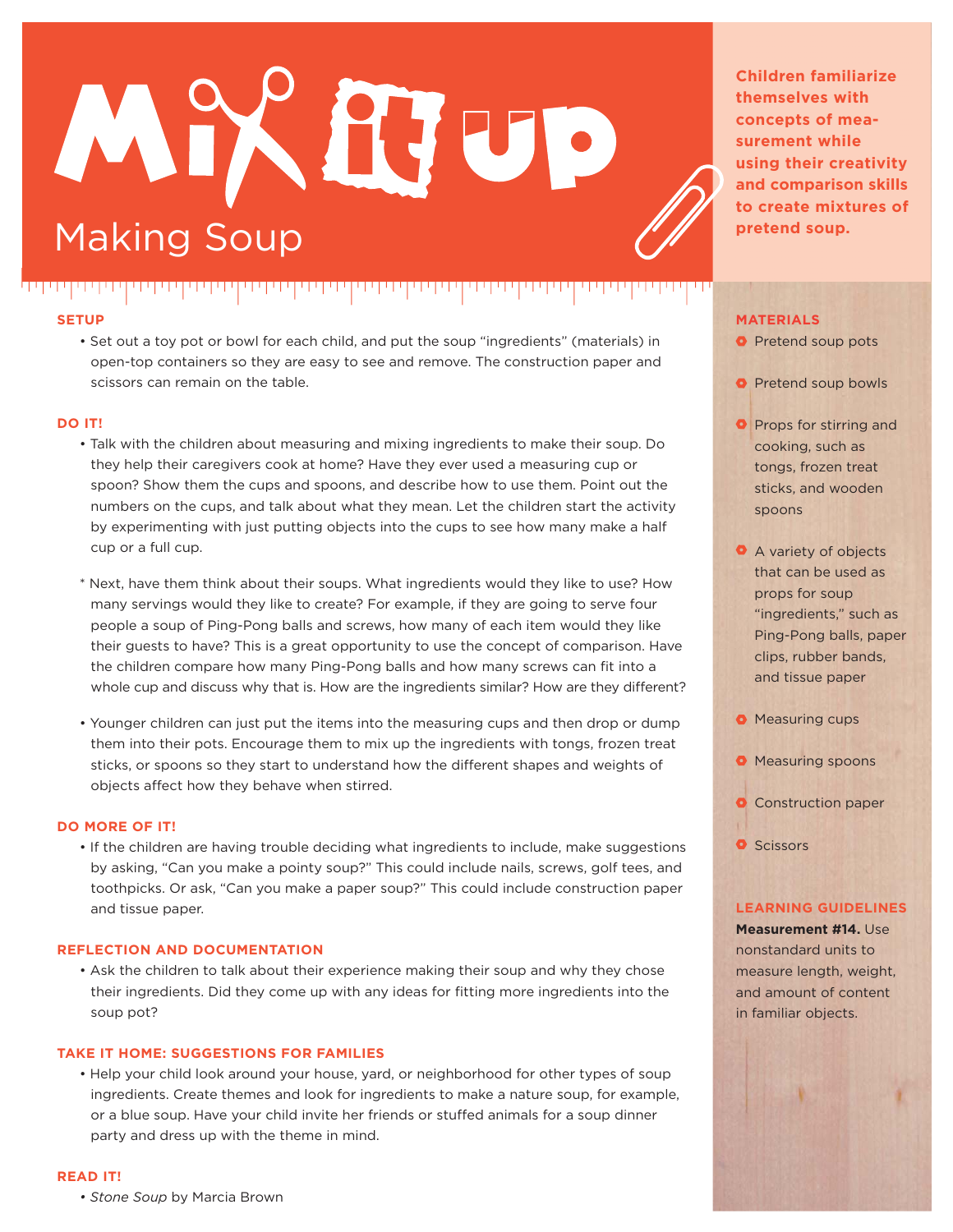

• Set up the table with a mix of crayons and materials for children to explore.

#### **DO IT!**

- Have each child choose a crayon and one piece of paper. Let the children begin by marking on the paper. Encourage them to try different pressures (light, heavy), different parts of the crayon (side, flat end, tip), different methods of marking (drawing lines, squiggles, or zigzags; "pecking" dots; rubbing whole areas), and different ways of holding the crayon (gripping with full fist, holding like a pencil). For the younger children, the goal for this activity may be to practice handling and using the crayon in different ways.
- For older children, this activity can be expanded by encouraging them to use the crayon to try to mark on other materials. Ask the children, "Why do you think you can make a crayon mark on some materials but not others? Does it make a difference how you hold the crayon or how hard you push down (or how lightly)? Try marking on the tissue paper; what happens if you push down too hard?"

#### **DO MORE OF IT!**

- Have the children suggest other materials to use, and let them try them out.
- Have the children try making marks on materials that are the same colors as their crayons. Ask them, "Does this work? Can you see the mark you made? Does it depend on the material or on how you use the crayon?"

#### **REFLECTION AND DOCUMENTATION**

• Have the children show a sample of their work and describe their process of exploration and discovery. What parts of the activity were challenging? Surprising? Is there something they didn't get to try, or other materials they would like to use?

#### **TAKE IT HOME: SUGGESTIONS FOR FAMILIES**

- Have your child explore your home, yard, or other environment to find materials to mark. These could include wood, plexiglass, glass, cloth, metal, stone, or tile.
- Expand out to other marking tools: markers, paint, chalk. Let your child try marking a variety of surfaces with these tools.

#### **READ IT!**

*• Harold and the Purple Crayon* by Crockett Johnson

**Children practice their fine motor, gripping, and writing skills while exploring crayons and how they mark on a variety of surfaces.**

#### **MATERIALS**

- **Paperless crayons**
- **Assorted materials for** marking, such as construction paper, tissue paper, and Styrofoam

#### **LEARNING GUIDELINES**

**Inquiry Skills #1.** Ask and seek out answers to questions about objects and events with the assistance of interested adults.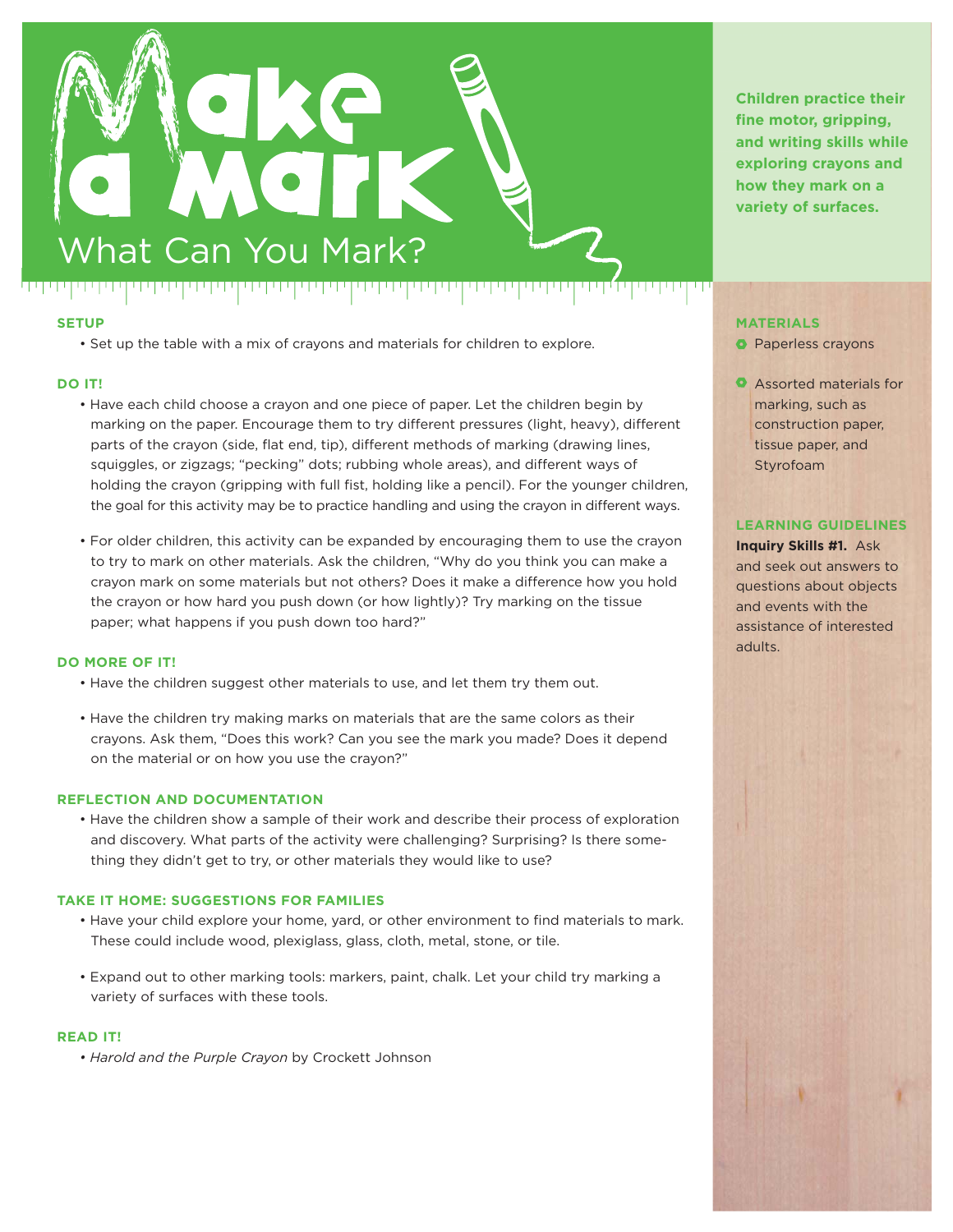

• Set up the table with inkpads, small flat dishes of paint, and enough varied materials so children can make different choices throughout the activity.

#### **DO IT!**

- Give each child a piece of paper, and have the children pick an object and either an ink pad or a paint dish. Have them experiment with dipping their object and creating a print on their paper. Let them thoroughly explore all of the different things they can do with their first object to make a print. For example, children can hold a cotton ball lightly, dip it quickly, and then press it lightly on the paper; they can saturate the cotton ball and push it firmly onto the paper; or they can saturate the cotton ball, squeeze out the excess paint into the bowl, and then make an imprint.
- Younger children can start by using their fingers to make prints. Once they are comfortable handling the ink or paint on a simple surface, let them select an object to experiment with. All ages can continue to explore objects and printing and stamping.

#### **DO MORE OF IT!**

- Encourage the exploration by asking questions, such as "Can you dip a pipe cleaner into the paint and make a print onto a cotton ball? Can you roll the miniature car across the ink pad and make "tire tracks" on the paper? Does dipping the car lightly into the paint work better? Try bunching up a rubber band; can you print with that?"
- Try using different kinds of paper or other flat materials for the printing surface. Ask, "How does aluminum foil work? Cloth? Newspaper? Plain white paper? Cardboard? Do some surfaces take the paint or ink better than others? Why do you think that is?"

#### **REFLECTION AND DOCUMENTATION**

• Have each child show one of his prints and talk about his exploration process. Which object did the children start with for their printmaking? How easy or difficult was it to get the ink or paint to stay on the object? Which object was their favorite to use? Is there something else they would like to try?

#### **TAKE IT HOME: SUGGESTIONS FOR FAMILIES**

- With your child, look around your home or yard for other kinds of objects to use for printmaking and other surfaces to print onto. Experiment with other types of paint, such as finger paint, crushed berries or colorful flowers, oil, or vinegar.
- Create a family mural. Start with a large sheet of newsprint, and decide as a group how to divide up the sections. Then each person can make prints of their own design. You can "sign" your names by doing hand stamps as well!

#### **READ IT!**

*• The Dot* by Peter Reynolds

**Children have an opportunity to experience sensory stimulation and to practice their fine motor, creative, and critical-thinking skills while exploring how to use ink or paint with a variety of objects** 

#### **MATERIALS**

ا نارا ا

- **Construction paper** (can be cut into halves or quarters or left whole)
- Cotton balls
- **O** Ink pads
- **Miniature cars**
- **Paint (in small, flat.** open bowls)
- **Ping-Pong balls**
- **Pipe cleaners**
- **Rubber bands**
- **O** Shoelaces
- **O** Sponges
- **O** Straws
- **O** String

#### **LEARNING GUIDELINES**

**Inquiry Skills #2.** Make predictions about changes in materials or objects based on past experience.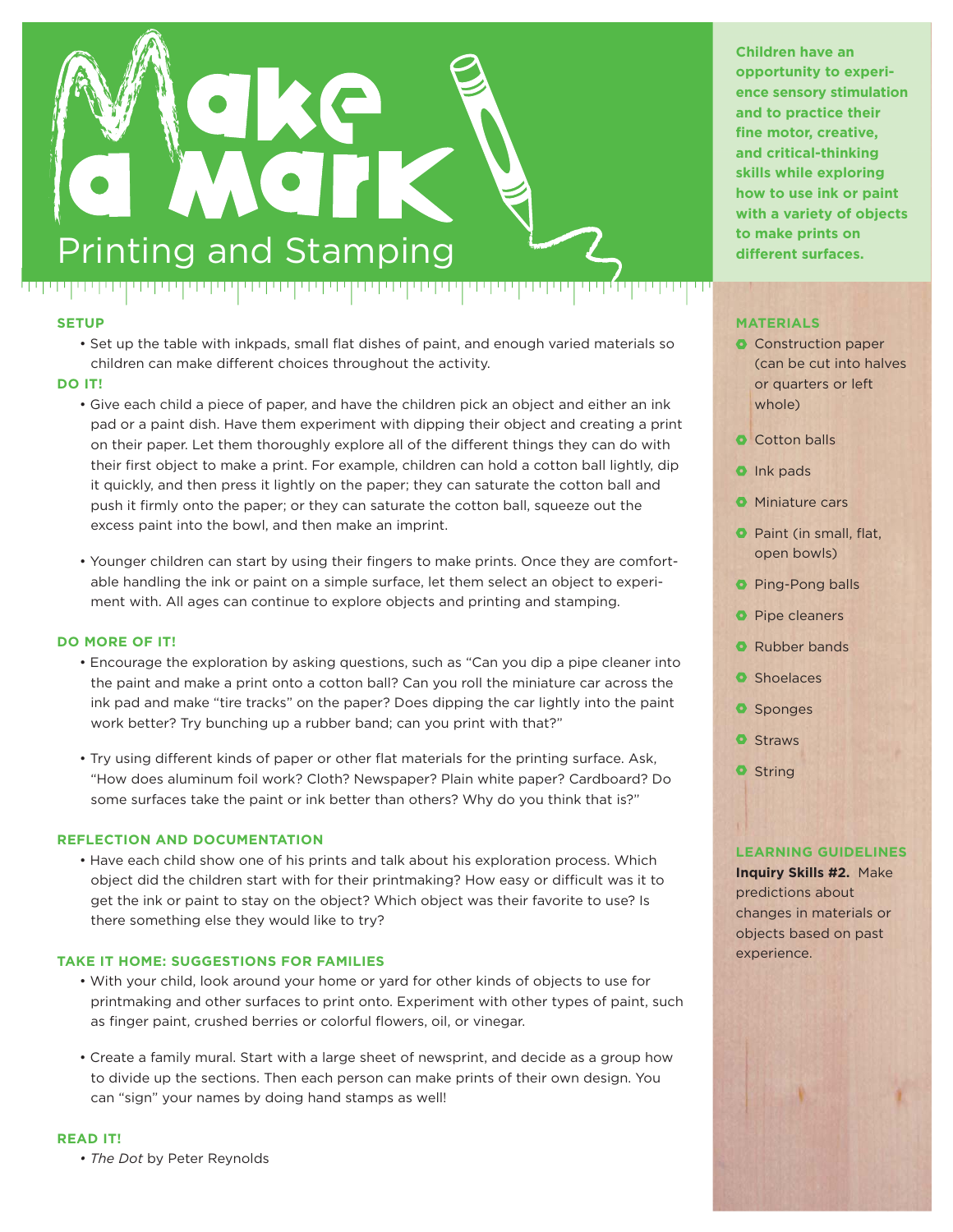

- Set up the table with an assortment of the tools at one end (hammers, pliers, screwdrivers) and materials to make "impressions" in at the other.
- Safety note! Model how to wear safety goggles and explain why it's important to wear them when working with tools such as hammers.
- Review each of the tools, including its name, what it's used for, and how to hold it. Give the children an opportunity to hold, handle, and manipulate each one.

#### **DO IT!**

- For younger children, start with a simple activity. Give each child a lump of Play-Doh, and instruct the children to make all kinds of impressions using their fingers. Let them experiment with using one finger, more than one finger, the sides and tips of their fingers, and their fists to come up with different impressions.
- The next step for the younger children could be to pick from the objects and squish, poke, press, or mash them into their Play-Doh. Older children will also enjoy doing this activity. You can ask all of the children questions such as "How easy or hard it is to push the pipe cleaner into the Play-Doh, and what kinds of shapes or patterns does it make?" For example, pushing a cotton ball into the Play-Doh could create a "feathery" pattern, while poking a toothpick in will create a skinny hole.
- Children will especially enjoy using the hammer (a "real" tool) to smash or poke holes in the Play-Doh. Safety note! Make sure they are using the tools correctly, so they don't hurt their fingers.

#### **DO MORE OF IT!**

• Encourage the children to investigate scratching. "How many ways can you use a paperclip to scratch into paper, Styrofoam, or wood? Do you get different results?"

#### **REFLECTION AND DOCUMENTATION**

• Have each child demonstrate how she created one of her impressions and talk about her exploration process. Which objects did the children start with? How easy or difficult was it to make an impression? What do the children like about their impressions?

#### **TAKE IT HOME: SUGGESTIONS FOR FAMILIES**

• Have your child color a piece of paper completely with crayons and then color over the whole sheet with black crayon. Finally, have your child choose a sharp tool, such as an unfolded paper clip, and lightly scratch into the black crayon to reveal the colors underneath. She can make a whole new drawing using this method of "revealing" what is under the black crayon surface.

#### **READ IT!**

*• Dinosaur Tracks* by Kathleen Weidner Zoehfeld

**Children practice their fine motor, hand-eye, creative, and criticalthinking skills while discovering the kinds of impressions they can make when different types of "tools" are pushed into or scratched across a**

#### **MATERIALS**

#### **O** Hammer

**O** Pliers

ا نارا ا

- **O** Screwdrivers
- Construction paper (can be cut into halves or quarters or left whole)
- Cotton balls
- Golf tees
- **Paper clips**
- **Pipe cleaners**
- **Play-Doh**
- Styrofoam or balsa or basswood
- **O** Toothpicks
- **O** Wire
- **Goggles**

#### **LEARNING GUIDELINES**

#### **Technology & Engineering #24.** Demonstrate and explain the safe and proper use of tools and materials.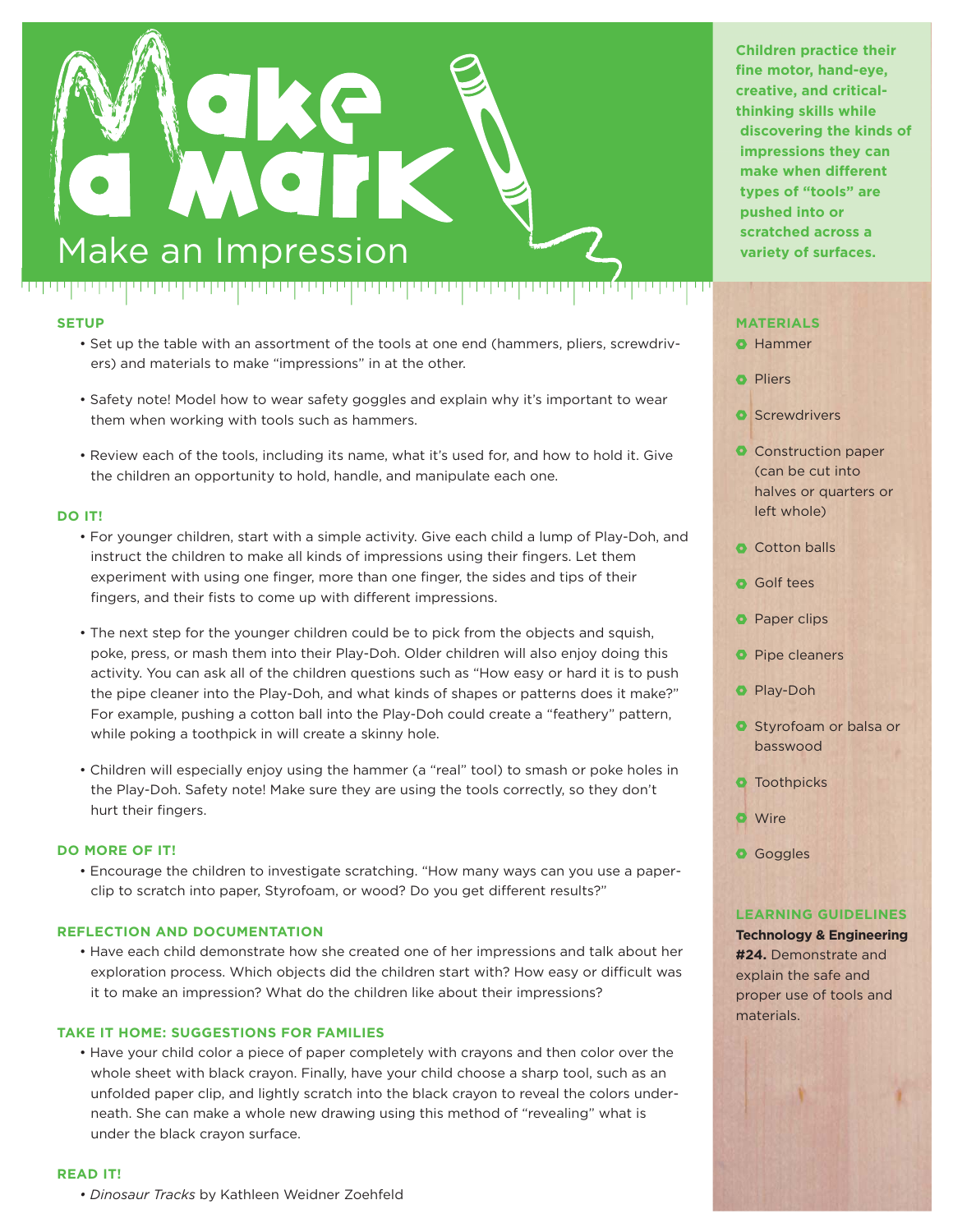

• Set up the table with the crayons, paper, and a selection of objects to rub over.

#### **DO IT!**

- Have each child pick a crayon and a piece of paper, and let him experiment with rubbing the crayon over the paper. Let the children compare rubbing with the side of the crayon with creating more linear marks with the tip. Once they are comfortable with the techhique, have them select an object to put under their paper. Help them figure out how to anchor the object so it doesn't slide around when they start their crayon rubbing.
- Encourage the children to make markings with the other objects. If they seem stuck, ask them questions to lead them to find their own solutions. Ask, for example, "Can you hold the crayon differently or press more heavily or lightly? Does one type of paper work better than another?"

#### **DO MORE OF IT!**

• Have the children experiment with all the objects to create other kinds of surfaces to make rubbings over: bunch up a rubber band, make shapes such as circles out of the pipe cleaners, or link the paper clips. The children can also try using different kinds of paper or other flat materials for the rubbing surface. How does aluminum foil work? Cloth? Newspaper?

#### **REFLECTION AND DOCUMENTATION**

• Have each child show one of his rubbings and talk about his exploration process. Which object did he start with? How easy or difficult was it to get the object to stay anchored under the paper? Do they have a favorite object that they used? Is there something else they would have liked to try that wasn't in the kit today?

#### **TAKE IT HOME: SUGGESTIONS FOR FAMILIES**

• With your child, look around the house or yard for other kinds of objects to use for rubbings. Note: You can make your own paperless crayons by peeling the paper off regular crayons.

#### **READ IT!**

<u>• The Crayon Box That Talked by Shane Derolf</u>

**Children practice their fine motor, creative, and critical-thinking skills while discovering what happens when crayon is rubbed on paper over a variety of surfaces and** 

#### **MATERIALS**

- **Paperless crayons**
- Assorted paper for crayon rubbing
- Assorted objects to rub over, such as pipe cleaners, paper clips, and string

#### **LEARNING GUIDELINES**

**The Physical Sciences #18.** Manipulate a wide variety of familiar and unfamiliar objects to observe, describe, and compare their properties using appropriate language.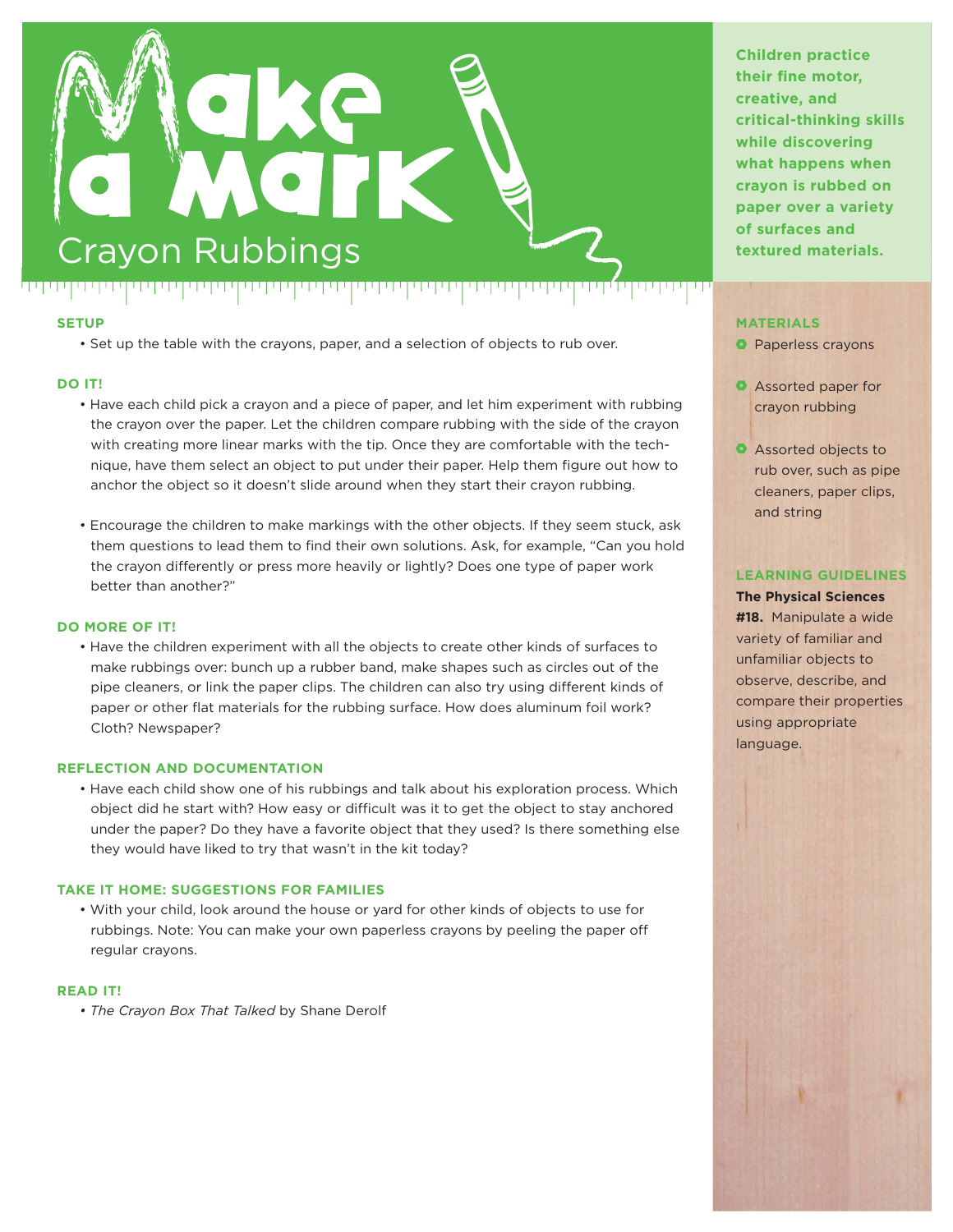## eo ogetHe What Keeps Things Together?

#### بربربر إبريزابر **SETUP**

• Set up the table with the tools and assorted materials to be picked up or held together. You can remind the children that their fingers are their first tools!

יניויין יוין ידי

الإلالا إلالا إلا

#### **DO IT!**

- Talk with the youngest children about what "holding something together" means. This can refer to simply picking something up (using your fingers as the tool) or actually attaching objects to one another with glue or tape. Have the children explore this on their own, using the materials and tools on the table. Ask them questions to assist their exploration, such as "How many ways can you use your hands to pick up the cotton ball?" or "How can you keep two cotton balls together?"
- Talk with the older children about the more advanced tools, such as pliers, tongs, and clothespins.
- All ages can create "trials" to test out their ideas and then share their results with the group. You can track the results in a list or graph on a newsprint chart or the board to see the variety of tactics the children have tried.

#### **DO MORE OF IT!**

• Let the children tinker with the materials and come up with their own ways of holding things together. Invite them to create art or decorations.

#### **REFLECTION AND DOCUMENTATION**

• Ask each child to show one of her creations to the group and describe or demonstrate what the holding tool is and how it is holding the materials. Have the children talk about their experience with "keeping things together." Did anything frustrate them? Surprise them? Do they have a favorite holding tool? What else would they like to try that they didn't get to use today?

#### **TAKE IT HOME: SUGGESTIONS FOR FAMILIES**

• Have your child walk around your home, yard, or neighborhood with her favorite holding tool (tongs, wire, clothespins) and see what she can pick up. Are there some objects that your child can't grasp? Why does she think that is?

#### **READ IT!**

• *The Clothespin* by Miley Smiley

**Children practice their fine motor gripping and manipulation skills while they explore tools that are used to hold things together. (Don't forget that glue and tape are tools, too!)**

#### **MATERIALS**



**Assorted materials to** put together, such as paper clips, cotton balls, paper

#### **LEARNING GUIDELINES**

**Inquiry Skills #2.** Make predictions about changes in materials or objects based on past experience.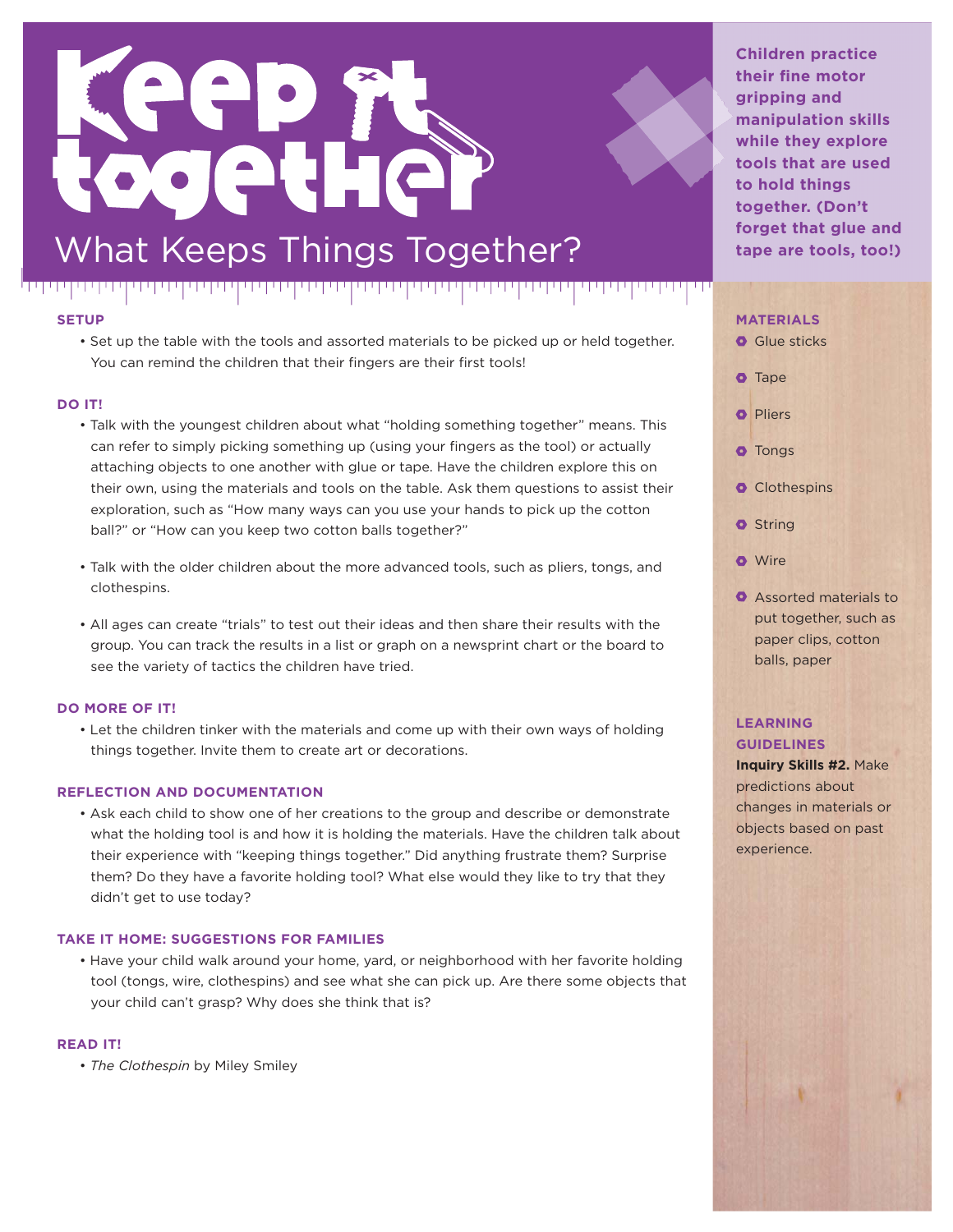

יתי ויידי ויידי ב

#### للماس والمالي **SETUP**

. . . . . . . . . . . . . .

• Set up the table with a plate for each child and many lengths of the connecting materials. Hold the Play-Doh, sticks, and beads aside for a more advanced activity.

पण

#### **DO IT!**

- Talk with the children about all the things that we can do with string. See how long a list the group comes up with: tie things up (packages), tie things together (shoes), hold things up (belts), hang things (clotheslines), string things (bead necklaces). Let the children share examples of how string is used at home. Let them explore and play with the string: stretch it, pull on it, wrap it, bunch it up. **Safety note!** Don't let the children tie the string around anyone's body, especially around the neck or head.
- Try a paper plate weaving activity: Give each child a 1-2-inch piece of yarn or string and a paper plate. You can precut notches in the plates, or let the children make their own cuts all around the edges of the plate. Begin the weaving by tying a knot (or show the children who are ready how to make a simple knot), and start the string off at one of the notches. Let the children crisscross and weave in as simple or complex a design as they would like. Note: Crisscrossing the yarn is the precursor to learning to tie and make knots—a very important skill to practice!

#### **DO MORE OF IT!**

• As an extension activity, the children can make stick and yarn sculptures, using a Play-Doh ball on a paper plate as a base. Have the children pick out a few sticks and insert them into the Play-Doh. Then they can begin the process of wrapping, draping, weaving, and crisscrossing their yarn or string around the sticks. Younger children may start off with just two sticks in their Play-Doh and work on wrapping the yarn loosely around them. Older children may want to string some of the beads or find other materials, such as feathers, to weave into their creation.

#### **REFLECTION AND DOCUMENTATION**

• Have each child show one creation to the class and talk about the process of making it. What did the children have to really work at to accomplish? Did they learn anything new or try something that they'd like to do again?

#### **TAKE IT HOME: SUGGESTIONS FOR FAMILIES**

• Try creating a large-scale "web" at home by taking a cardboard box and cutting off the top and bottom pieces so you are left with a deep cardboard frame. Punch holes throughout the cardboard (a job for grown-ups), and invite your child to weave yarn or string from one side of the cardboard to the other. Provide different types and colors of string, yarn, caution tape, or ribbon, and suggest that your child add decorations and other materials, such as feathers, ribbon, and buttons into this great big 3-D web!

#### **READ IT!**

• Extra Yarn by Mac Barnett

**Children explore the properties of connecting materials, such as string, yarn, and shoelaces, while they work on their fine motor and problem-solving skills by wrapping, weaving, and tying.**

#### **MATERIALS**

- **Assorted stringlike** connecting materials: string, yarn, shoelaces, narrow ribbon
- **O** Scissors
- **Paper or Styrofoam** plates
- Play-Doh or air-dry clay
- **O** Popsicle or natural wood sticks
- **O** Large beads

#### **LEARNING GUIDELINES**

**Technology & Engineering #24.** Demonstrate and explain the safe and proper use of tools and materials.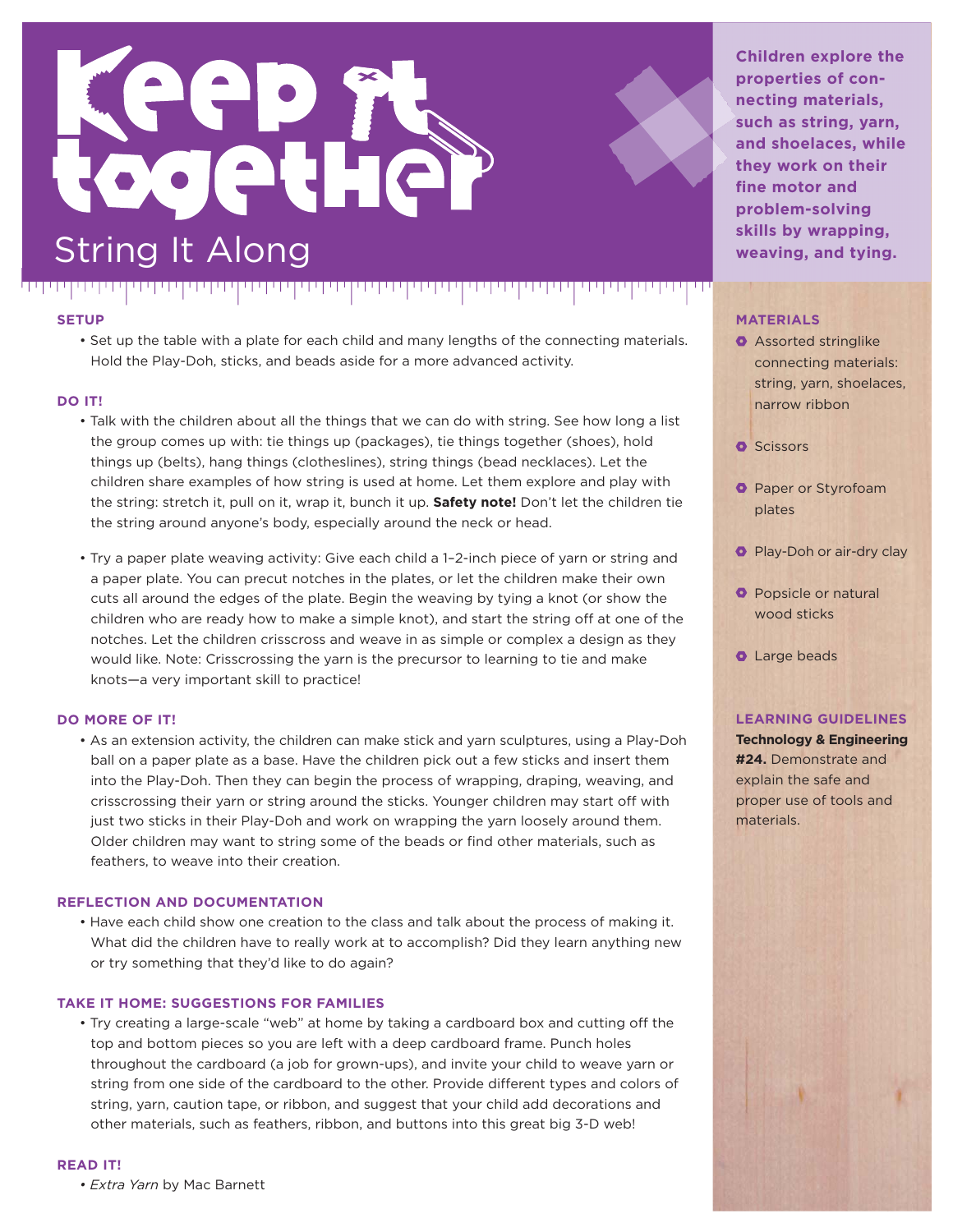

• Set up the table with the stickers, tape, paper, and other materials. The stickers can be cut apart and lightly stuck to a table or chair edge. Hold the crayons and additional stickers aside for the extended activity.

الحالب الحالب

#### **DO IT!**

- Start the children off with one blank piece of paper and a sheet of stickers. Based on their skill level, let them work with just pulling the stickers off the backing and sticking them on their blank sheet, or encourage them to create patterns. Ask them, "How many different kinds of patterns can you invent using the different colored rectangle and circle stickers? What different kinds of patterns can you come up with if you add in the tape pieces?"
- Have the children experiment with adhering the stickers to the other surfaces and peeling them off. You can ask, "What do the stickers stick to the best? What happens when you try to pull them off? Is there anything stuck to the sticker once you pull it off? Try sticking the stickers to each other. Can you pull them apart?" For fine motor development, peeling the stickers off can be even more challenging than adhering them.

#### **DO MORE OF IT!**

• Put the themed stickers and crayons out on the table, and have the children each pick a sheet of colored paper. Ask them to create a story picture by using some stickers and their own drawing. Offer to help with the writing if they would like their characters to say anything. As they work, ask them about their stories: "What is the frog doing in the pond? Do you have flowers like this at home? Tell me about the color you picked for the sky!"

#### **REFLECTION AND DOCUMENTATION**

• Have the children show one of their sticker papers to the group or talk about what they discovered when they were trying out the stickers on the different surfaces. Did they get more comfortable working with the stickers during the activity? What else would they like to do with the stickers?

#### **TAKE IT HOME: SUGGESTIONS FOR FAMILIES**

• Create opportunities for your child to make sticker art in all kinds of settings. This is a great activity to do while riding in the car, waiting in the pediatrician's office, or sitting at the kitchen table while you're cooking dinner. You can also collect themed stickers related to family activities and outings. For example, if you take a trip to the zoo, purchase some animal stickers so your child can think about and process the experience afterward in her own way.

#### **READ IT!**

*• Press Here* by Hervé Tullet

**Children practice their fine motor and planning skills while having fun creating sticker art.**

#### **MATERIALS**

- **Assorted colorful** stickers in various themes: such as shapes, foods, and animals
- **O** Colorful tape: painter's, paper, patterned, washi
- **Assorted paper:** construction, copy, recycled
- **Assorted other** surfaces to practice sticking and peeling: glass container, metal box, sandpaper, furry and silky cloth, wood scraps

**O** Crayons

#### **LEARNING GUIDELINES**

**Inquiry Skills #3.** Identify and use simple tools appropriately to extend observations.